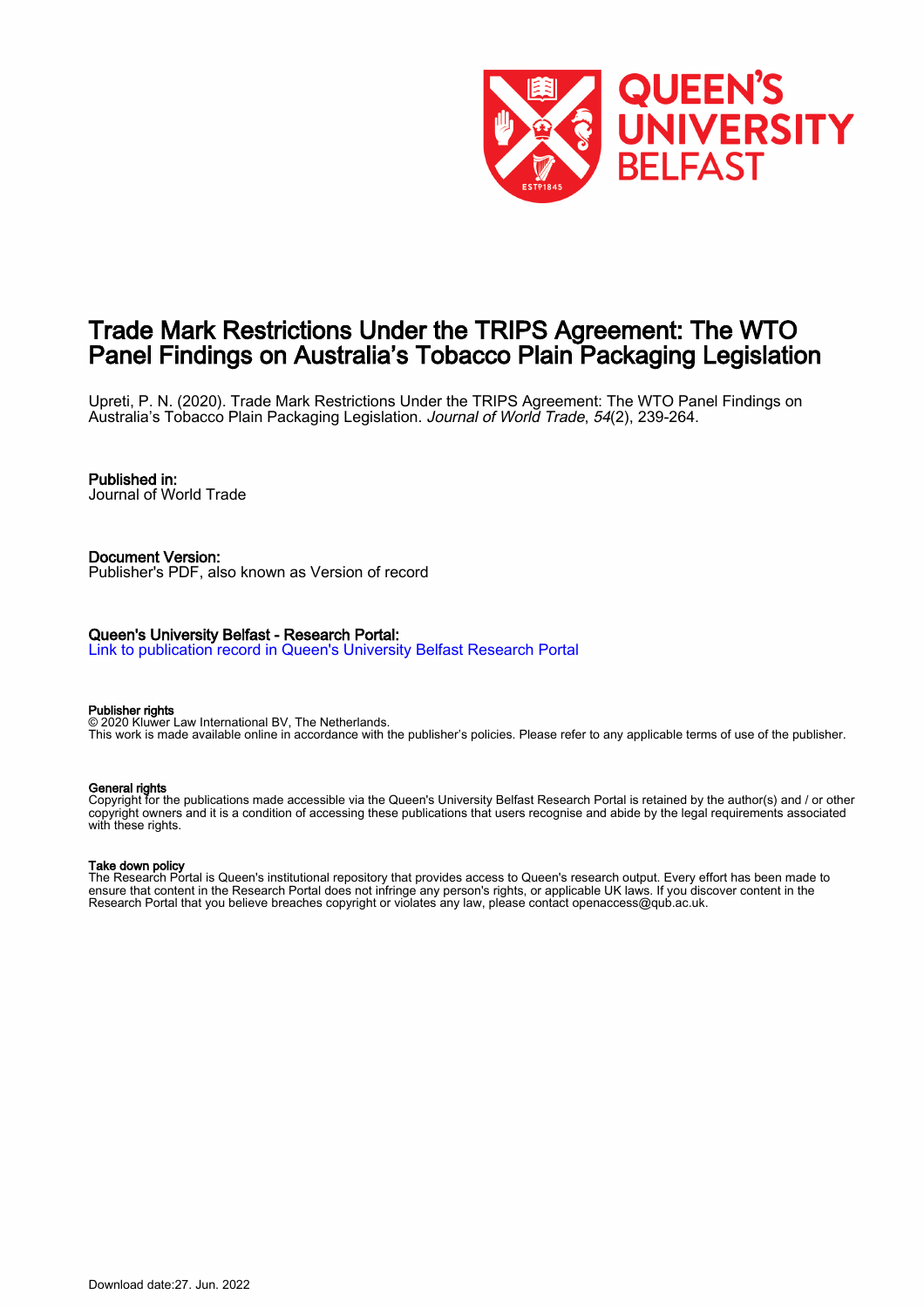# Trade Mark Restrictions Under the TRIPS Agreement: The WTO Panel Findings on Australia's Tobacco Plain Packaging Legislation

Pratyush Nath UPRETI<sup>\*</sup>

On 28 June 2018, the World Trade Organization (WTO) circulated the Panel Reports of the highly awaited Australia-Tobacco Plain Packaging disputes, adopted by the Dispute Settlement Body (DSB) on 27 August 2018. The decision was highly anticipated and significant in two aspects. First, it reaffirmed that the right to use a trademark is not a positive right; and tobacco plain packaging law does not come in conflict with relevant provisions of the Agreement on Trade-Related Aspects of Intellectual Property Rights (TRIPS). Second, it was perhaps the last opportunity for giant tobacco companies to set aside the law related to tobacco plain packaging. This article aims to analyse trade mark issues related to the Panel Reports on Australia's tobacco plain packaging. The first section will provide a general background and briefly summarize the main findings of the Panel Reports. The second section will analyse the main arguments of parties and the Panel findings on the trade mark issues. Finally, the last section presents the most significant lessons and questions that require further attention.

# 1 INTRODUCTION

On 28 June 2018, the World Trade Organization (WTO) circulated the Panel Reports of the highly awaited Australia-Tobacco Plain Packaging<sup>1</sup> disputes, adopted by the Dispute Settlement Body (DSB) on 27 August 2018. The decision was highly anticipated and significant on two accounts. First, it reaffirmed that the right to use trade mark is not a positive right and tobacco plain packaging law does not come in conflict with relevant provisions of the Agreement on Trade-Related

Doctoral Researcher at Sciences Po Law School, Paris. Some sections of this article were written during the author research stay at the Max Planck Institute for Innovation and Competition (MPI), Munich. The author would like to express his gratitude to Jeffrey L. Snyder for his feedback on a previous draft of this article. The author is thankful to Professor Anna Tischner for the invitation to conduct a workshop in Kraków IP Summer School at the Jagiellonian University, thanks to all participants for enriching discussion that has helped to shape this article. The author acknowledges Megan Ma for her motivation and reading the first draft of this article. Views, errors, and omissions are solely the responsibility of the author. Email: pratyush.upreti@sciencespo.fr.

<sup>&</sup>lt;sup>1</sup> Panel Reports, Australia-Certain Measures Concerning Trademarks, Geographical Indications and Other Plain Packaging Requirements Applicable to Tobacco Products and Packaging (WT/DS435/R, WT/DS441/R, WT/DS458, WT/DS467/R) circulated on 28 June 2018. (here after Australia-Tobacco Plain Packaging).

Upreti, Pratyush Nath. 'Trade Mark Restrictions Under the TRIPS Agreement: The WTO Panel Findings on Australia's Tobacco Plain Packaging Legislation'. Journal of World Trade 54, no. 2 (2020): 239–264.

<sup>© 2020</sup> Kluwer Law International BV, The Netherlands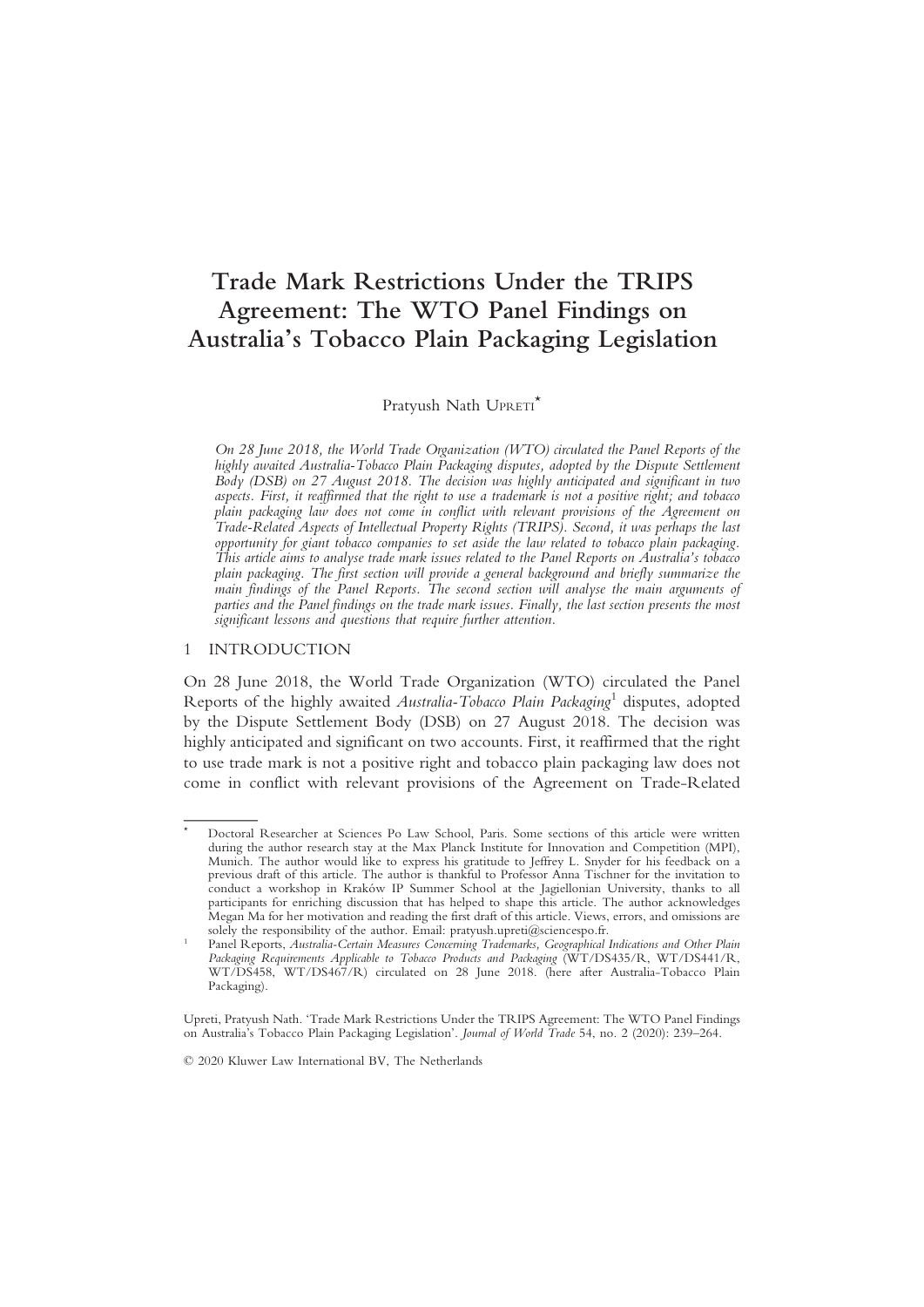Aspects of Intellectual Property Rights (TRIPS)<sup>2</sup> related to trade marks. Second, it was perhaps the last opportunity for giant tobacco companies to set aside the law related to tobacco plain packaging. Globally, tobacco companies have challenged plain packaging law both at the national and international level. There have been thirty-nine international cases connected with plain packaging in different forums.<sup>3</sup> Moreover, tobacco companies have used government agencies to put pressure on less economically developed countries to discourage plain packaging legislation.<sup>4</sup> After unsuccessful attempts in domestic courts, the tobacco companies turned to investor-state dispute settlement (ISDS) to challenge plain packaging legislation. One such instance is *Philip Morris v. Uruguay*<sup>5</sup> under Switzerland-Uruguay Bilateral Investment Treaty (BIT), where the arbitral tribunal dismissed tobacco giant Philip Morris' argument that the plain packaging requirement resulted in the expropriation of investment and led to substantial destruction of the value of the tobacco company. <sup>6</sup> The tribunal reaffirmed a nation's sovereign right to regulate matters of public interest, finding that measures aimed at safeguarding public health do not amount to expropriation and a violation of fair and equitable treatment under international investment law.<sup>7</sup> Similarly, after losing the case against plain packaging legislation in Australian courts, Philip Morris Australia (PMA) initiated investment arbitration under the Australia-Hong Kong BIT.<sup>8</sup> Later, the case was dismissed on jurisdiction, confirming PMA arbitration claims constituted an abuse of rights.<sup>9</sup> After unsuccessful several attempts in national courts and investment

<sup>&</sup>lt;sup>2</sup> Agreement on Trade-Related Aspects of Intellectual Property Rights, 15 Apr. 1994, in the Marrakesh<br>Agreement Establishing the World Trade Organization, Annex 1C (1994) (hereafter TRIPS).

<sup>&</sup>lt;sup>3</sup> Sergio Puig, *Tobaco Litigation in International Courts*, 57 Harv. Int'l LJ 393 (2016).<br><sup>4</sup> For an example, during the drafting of plain packaging policy in Nepal, the representative of the US Chamber of Commerce warned Nepal not to devise strict anti-tobacco measures on the ground that such measure 'would negate foreign direct investment' and 'invite instability'. See Danny Hakim, U.S. Chamber of Commerce Works Globally to Fight Antismoking (The New York Times, 30 June 2015), https://www.nytimes.com/2015/07/01/business/international/us-chamber-works-globally-to-fightantismoking-measures.html (accessed 14 Sept. 2019). See Pratyush Nath Upreti, Politics of Smoke, The Republica (20 July 2015), http://admin.myrepublica.com/opinion/story/24832/politics-of-smoke.

<sup>5</sup> Philip Morris Brands Sarl, Philip Morris Products S.A and Abal Hermanos S.A v. Oriental Republic of Uruguay, ICSID Case No: ARB/10/07. See Pratyush Nath Upreti, Philip Morris Uruguay: A Breathing Space for Domestic IP Regulation, 40(4) Eur. Intell. Prop. Rev. 277–284 (2018). For a general discussion on intellectual property and investor state dispute settlement interaction, see Research Handbook on Intellectual Property and Investment Law (Christophe Geiger ed., Cheltenham/UK, Edward Elgar

Publishing, 2020). 5 Upreti, supra n. 5.<br>
Publishing, 2020<br>
8 Philip Morris Asia Limited v. The Commonwealth of Australia, UNCITRAL, PCA Case No. 2012–12 (17<br>
Dec. 2015, Award on Jurisdiction and Admissibility).

<sup>&</sup>lt;sup>9</sup> Ibid., para. 588 ('the Tribunal cannot but conclude that the initiate of this arbitration constitutes an abuse of rights, as the corporate restructuring by which the Claimant acquired the Australian subsidiaries occurred at a time when there was a reasonable prospect that the dispute would materialise and as it was carried out for the principle, if not sole, purpose of gaining treaty protection').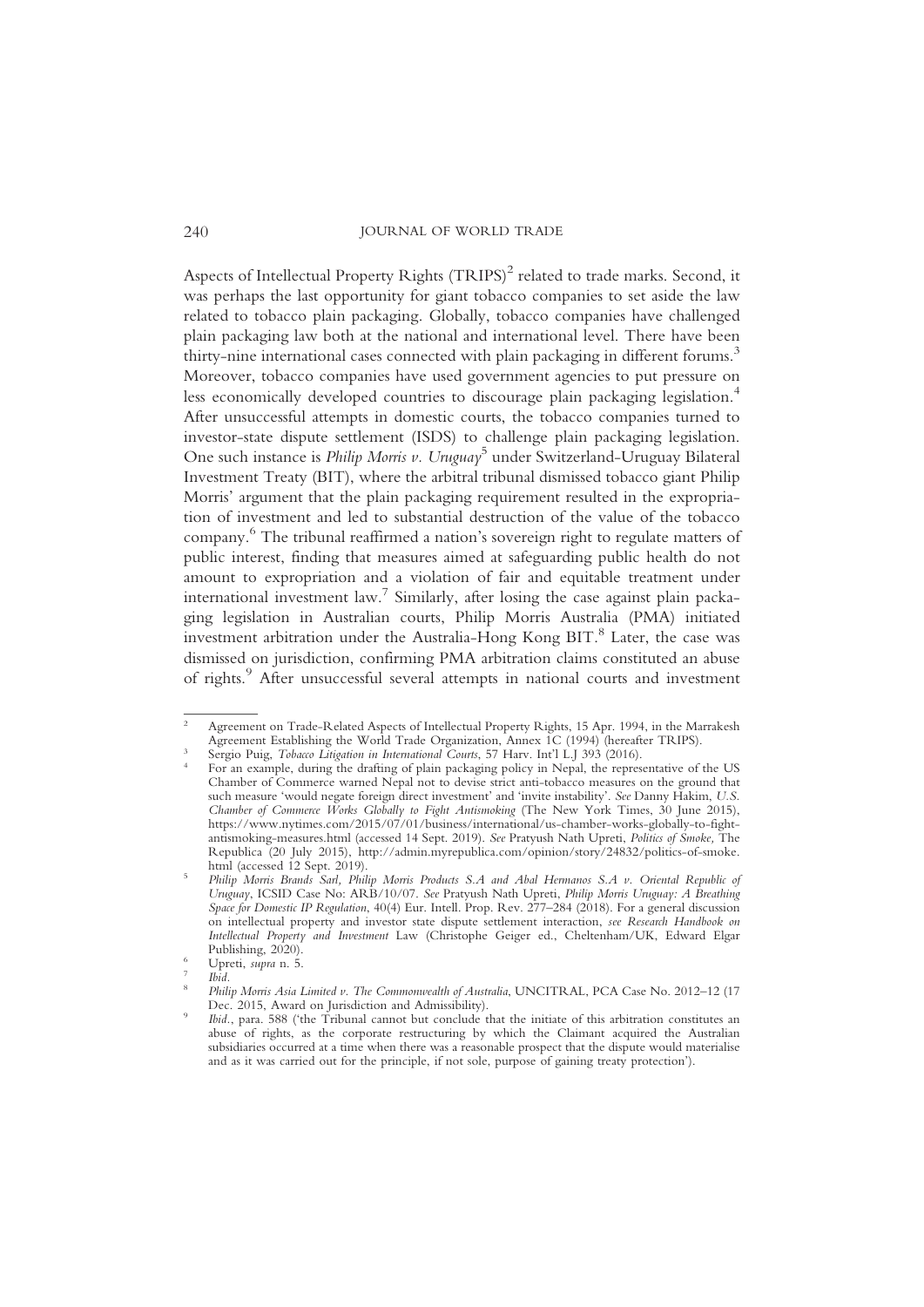arbitration, the WTO dispute settlement process was the only hope for tobacco companies seeking to prevail over plain packaging laws.

Although the dispute settlement body is a state-to-state dispute settlement, one cannot ignore the role of tobacco companies behind bringing plain packaging disputes in the WTO.<sup>10</sup> The Panel in *Australia-Tobacco Plain Packaging* decided in favour of Australia, having found that Australia's plain packaging measures are consistent with the Agreement on Technical Barriers to  $\text{Trade (TBT)}^{11}$  and the TRIPS and the General Agreement on Tariffs and Trade (GATT).12 The Panel Report was appealed by Honduras and the Dominican Republic on several grounds. The notice of appeal showed Honduras<sup>13</sup> and the Dominican Republic<sup>14</sup> were not pleased with the Panel's interpretation of the term 'rights conferred' and 'unjustifiably' under Article 16.1 and 20 TRIPS Agreement respectively. However, it seems that both Honduras and the Dominican Republic could agree on the Panel's findings on Article 15.4.15 As Australia, Cuba, and Indonesia did not appeal, the Panel Reports already have legal force following their adoption. In general, appeals are likely not to exceed ninety days<sup>16</sup>; however, considering the 'exceptional size and complexity of the consolidated proceedings, size of the Panel Report<sup>, 17</sup> and 'reduced number of Appellate Body<sup>, 18</sup> may delay the decision.<sup>19</sup>

This article will explore trade mark issues raised in the case. The first section will provide a general background and briefly summarize the main findings of the Panel Reports. Second, it will analyse the main arguments of the parties and the

<sup>&</sup>lt;sup>10</sup> Andrew Martin, *Philip Morris Leads Plain Packs Battle in Global Trade Arena* (Bloomberg, 22 Aug. 2013) https://www.bloomberg.com/news/articles/2013-08-22/philip-morris-leads-plain-packs-battle-inglobal-trade-arena (accessed 11 June 2019). For general discussion on the role of private actors in lobbying to bring a case in WTO, see Jeheung Ryu & Randall W. Stone, Plaintiffs by Proxy: A Firm-

Level Approach to WTO Dispute Resolution, 13(2) The Rev. Int'l Org. 273–308 (2018).<br>
WTO Agreement on Technical Barriers to Trade, opened for signature 15 Apr. 1994, 1867 UNTS 3<br>
(entered into force 1 Jan. 1995) annex 1C

<sup>&</sup>lt;sup>12</sup> GATT Doc LT/UR/A-1/A/1/GATT/2, Signed 30 Oct. 1947, as incorporated in the Marrakesh Agreement Establishing the World Trade Organization, 15 Apr. 1994, 1867 UNTS 3 (entered into force 1 Jan. 1995) annex 1A ('General Agreement on Tariffs and Trade 1994') (GATT 1994).

force 1 Jan. 1995) and Trade 1 Jan. 1995) and Trade 1994's and Trade 1994's See Notice of an Appeal by Honduras (WT/DS435/23) https://www.wto.org/english/news\_e/<br>news18\_e/ds435apl\_19jul18\_e.htm (accessed 10 June 2019).

<sup>&</sup>lt;sup>14</sup> See Notice of an Appeal by the Dominican Republic (WT/DS441/23) https://www.wto.org/eng<br>lish/news\_e/news18\_e/ds441apl\_23aug18\_e.htm (accessed 10 June 2019).

<sup>&</sup>lt;sup>15</sup> TRIPS, *supra* n. 2, Art. 15.4 mainly deals with 'the nature of the goods or services to which a trade mark is to be applied shall in no case form an obstacle to registration of the trade mark'.

<sup>&</sup>lt;sup>16</sup> WTO Dispute Settlement Understanding, Art. 17.5.<br><sup>17</sup> See WTO, Australia-Certain Measures Concerning Trademarks, Geographical Indications and Other Plain Packaging Requirements Applicable to Tobacco Products and Packaging: Communication from the Appellate Body (WT/DS435/24, WT/DS441/25).

 $^{18}$  Ibid. See U.S. Blocks WTO Judge Reappointment as Dispute Settlement Crisis Looms (Reuters 27 Aug. 2018) https://www.reuters.com/article/us-usa-trade-wto/u-s-blocks-wto-judge-reappointment-asdispute-settlement-crisis-looms-idUSKCN1LC19O (accessed 19 Sept. 2019).<br><sup>19</sup> At the time of writing, the appeal proceeding has begun.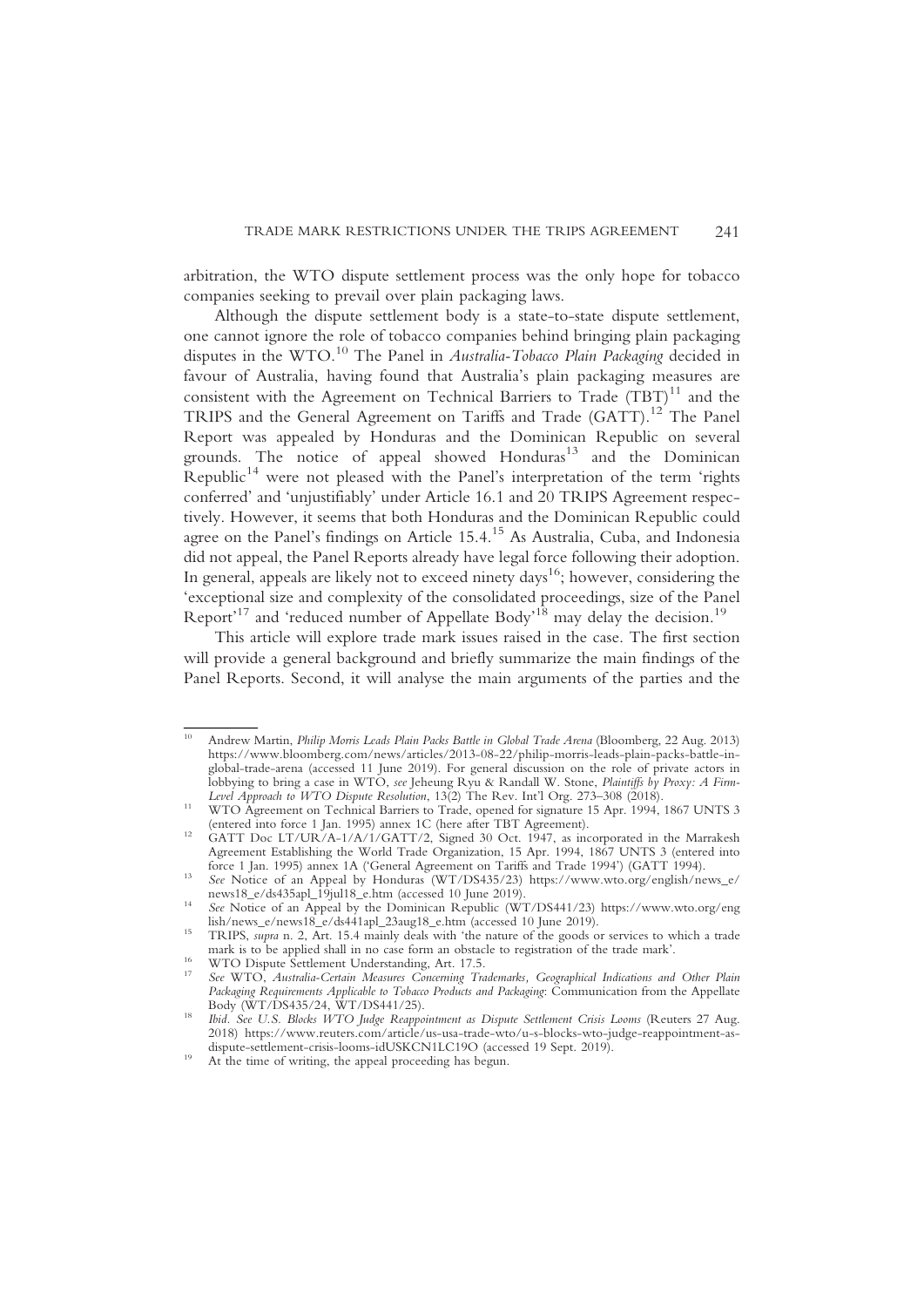Panel findings on the trade mark. Finally, the last section presents some discussions and questions which require further attention.

# 2 BACKGROUND TO THE CASE & MAIN FINDINGS OF THE PANEL REPORTS

On 21 May 2003, the World Health Assembly adopted the World Health Organization Framework Convention on Tobacco Control (WHO FCTC), an evidence-based treaty that legally binds ratifying countries to 'reaffirm the right of all people to the highest standards of health'.<sup>20</sup> The Convention and its protocol aims 'to protect present and future generations from the devastating health, social, environmental and economic consequences of tobacco consumption and exposure to tobacco smoke'. <sup>21</sup> To do this, it calls on members to enact a set of rules stating the dangers of tobacco and limiting its use in all forms worldwide.<sup>22</sup> Therefore, the Convention operates to:

prohibit all forms of tobacco advertising, promotion and sponsorship that promote a tobacco product by any means that are false, misleading or deceptive or likely to create an erroneous impression about its characteristics, health effects, hazards or emissions.<sup>23</sup>

Based on the WHO FCTC, Australia enacted the Tobacco Plain Packaging Act 2011 [hereafter TPP Act] designed to control increasing tobacco consumption by packaging and labelling of tobacco products with a health warning in the form or include pictures or pictograms. The TPP Act prohibits the appearance of trade marks and marks anywhere on the retail packaging of tobacco products. However, the TPP Act exempts brand name, business or company name, a variant name for tobacco products, allowed in a prescribed manner as they appear on the retail packaging of tobacco products.24 Similarly, the TPP Act required that the orientation of the name on the package must be in a prescribed manner. Moreover, the TPP Act dictates the specifications for the physical features of tobacco packaging for retail sales, the requirement of cigarette packs, cigarette cartons, cigar tubes and any other forms for packaging.25 In addition, the TPP requires a mandatory health warning, including textual and graphic warnings covering 75% of the front surface and 90% of the back surface of cigarette packs and cartons.<sup>26</sup>

<sup>&</sup>lt;sup>20</sup> WHO Framework Convention on Tobacco Control, 2003 (entered into force 27 Feb. 2005), Preamble.

<sup>&</sup>lt;sup>21</sup> Ibid., Art. 3.<br>
<sup>22</sup> Upreti, *supra* n. 5.<br>
<sup>23</sup> WHO Framework Convention on Tobacco Control, *supra* n. 20, Art. 13.4(a).<br>
<sup>24</sup> Tobacco Plain Packaging Act 2011 (hereafter TPP Act) s. 20–21.<br> *See Australia-Tobacco P* 

 $10^{26}$  Ibid., para. 2.54.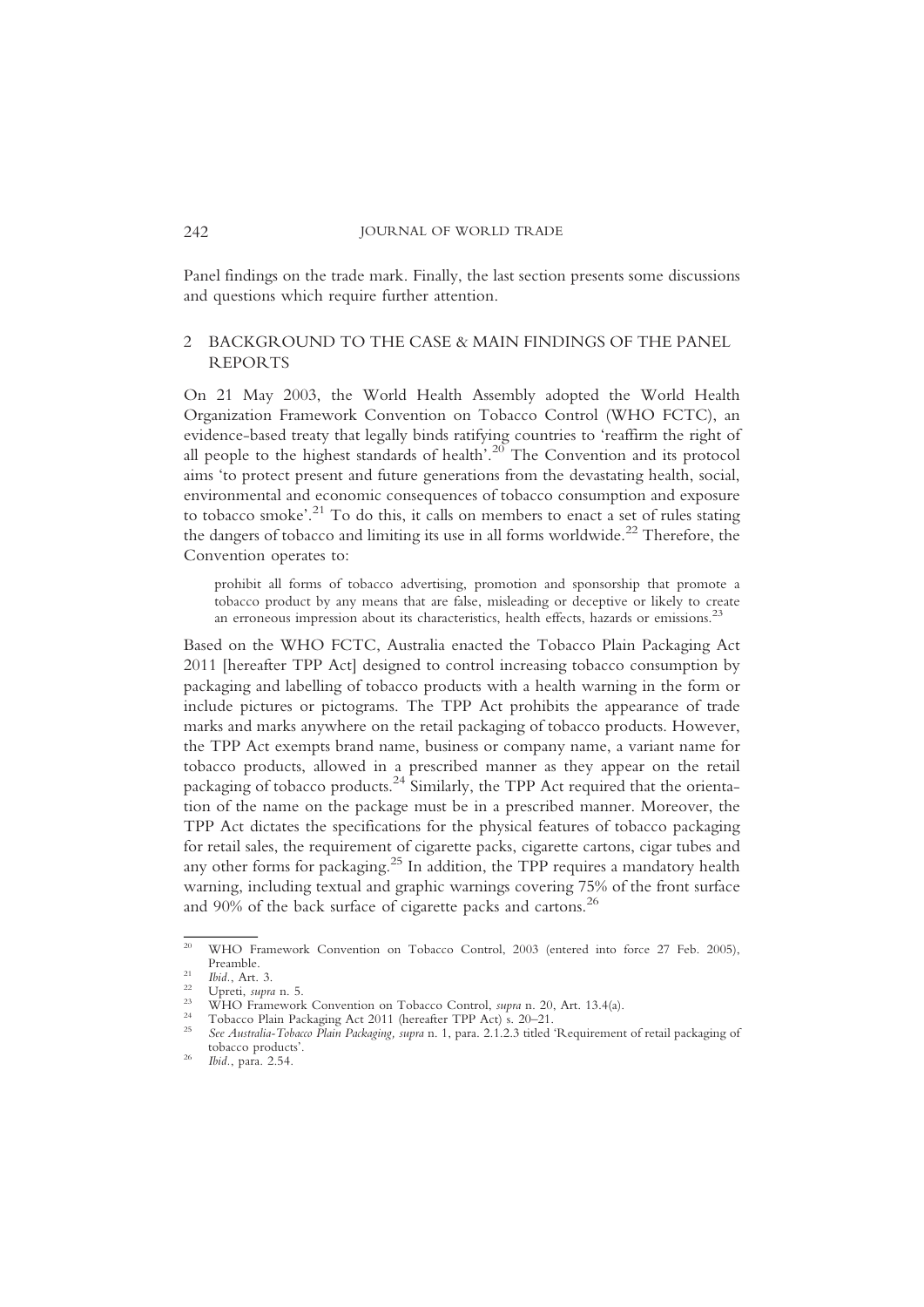Several countries reached out to the WTO to challenge Australia's law. The first was Ukraine, in 2012 (although it later withdrew its complaint), followed by Honduras, the Dominican Republic. In 2013 Cuba and Indonesia filed a complaint against Australia's TPP Act. The main contention was that the TPP Act is inconsistent with Australia's obligations under the TBT, TRIPS and the GATT Agreements. In a lengthy  $888$ -page Reports,<sup>27</sup> the Panel examined issues in rigorous detail. Taking into account the length of the Panel Reports, it is not possible to analyse each and every aspect of the Reports. Therefore, this section will briefly touch upon some important findings of the Panel Reports. A more detailed discussion on trade marks will follow in the next section.

2.1 WHETHER THE OBJECTIVE PURSUED BY AUSTRALIA THROUGH THE TPP MEASURES IS A LEGITIMATE OBJECTIVE WITHIN THE MEANING OF ARTICLE 2.2 OF TBT?

The Panel acknowledged that Australia's TPP measure was aimed at the 'improvement of public health by reducing the use of, and exposure to, tobacco products'.<sup>28</sup> After analysing jurisprudence on public health where the previous WTO Appellate Body has recognized 'curbing and preventing youth smoking' <sup>29</sup> as a legitimate health objective, the Panel found that 'protection of human health or safety' <sup>30</sup> is one of the legitimate objectives explicitly identified in Article  $2.2^{31}$  Further emphasized that 'in the context of Article XX (b) of the GATT 1994, the preservation of human life and health through the elimination or reduction of well-known and life-threatening health risk was considered to be a value which is 'both vital and important in the highest degree'.<sup>32</sup> The Panel concluded that 'tobacco use and exposure to tobacco smoke cause death and disease<sup>33</sup> is an undisputed fact. Therefore, it found that protecting human health from tobaccorelated risks is a legitimate public health objective within the meaning of Article 2.2 of the TBT Agreement.<sup>34</sup>

<sup>&</sup>lt;sup>27</sup> In addition to the 888-page Panel, there are 225 pages of addendum and 150 pages of appendices.<br><sup>28</sup> *Australia-Tobacco Plain Packaging, supra* n. 1, para. 7.246.<br><sup>29</sup> *Ibid.*, para. 7.250; *see* Appellate Body Report

<sup>&</sup>lt;sup>30</sup> Australia-Tobacco Plain Packaging, supra n. 1, para. 7.247.<br><sup>31</sup> TBT, supra n. 11, Art. 2.2: 'Members shall ensure that technical regulations are not prepared, adopted or applied with a view to or with the effect of creating unnecessary obstacles to international trade. For this purpose, technical regulations shall not be more trade-restrictive than necessary to fulfil a legitimate objective, taking account of the risks non-fulfilment would create. Such legitimate objectives are, inter alia: national security requirements; the prevention of deceptive practices; protection of human health or safety, animal or plant life or heath, or the environment.'<br>
32 Ibid., para. 7.248.<br>
34 Ibid.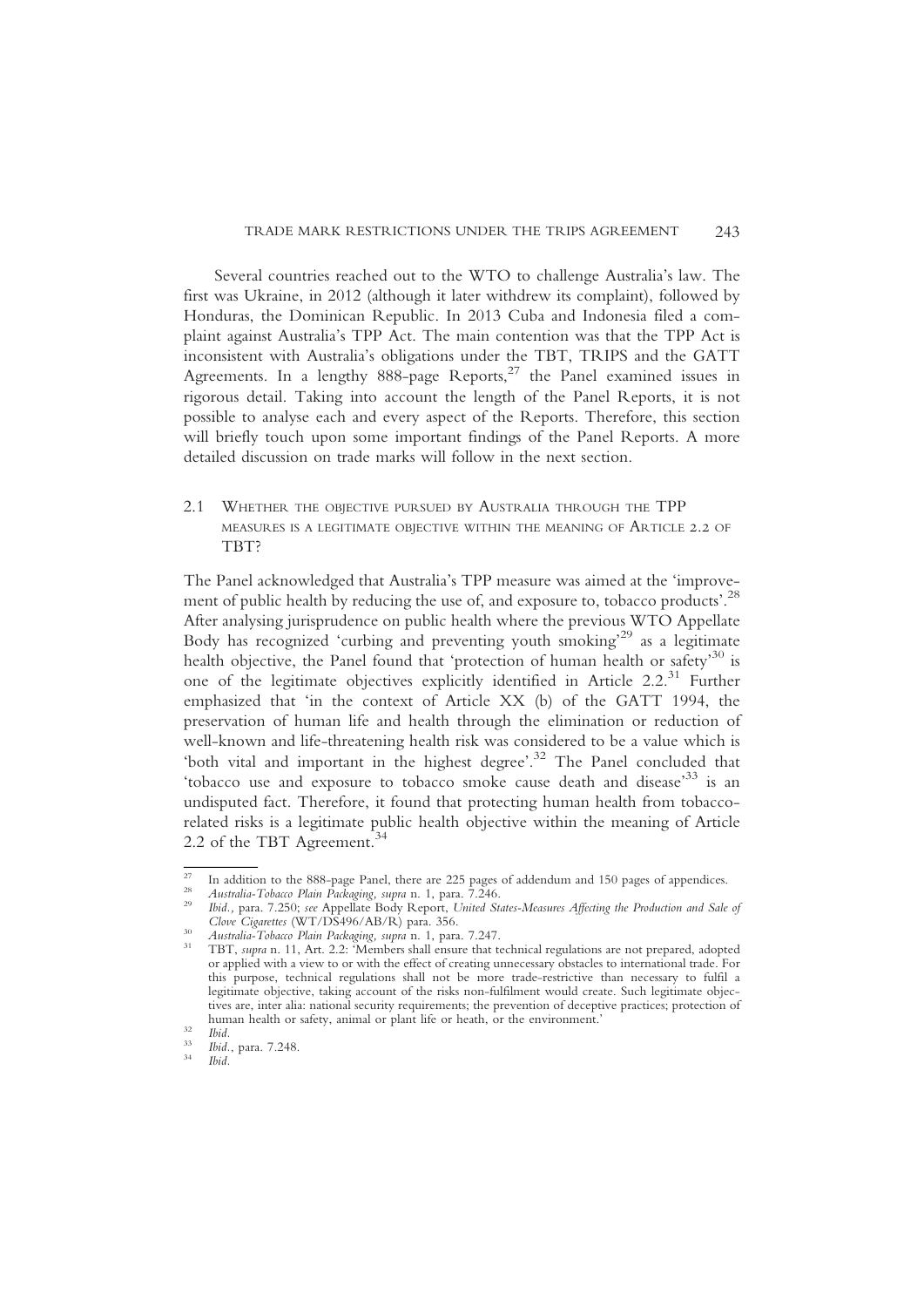#### 2.2 WHETHER THE MEASURES CONTRIBUTED TO THE TPP OBJECTIVES?

The Panel found that the TPP measures support and contribute to the objectives of the TPP Act. The Panel analysed different studies presented by the parties. The complainants argued that the TPP measures do not contribute to the objectives of improving public health by reducing the use of and exposure to tobacco products. However, the Panel found that studies address the anticipated impact of plain packaging as identified in the TPP Act and observed that:

literature has been found largely to converge towards a conclusion that plain packaging of tobacco products has the capacity to reduce the appeal of tobacco products, increase the effectiveness of health warning [emphasis added], and reduce the ability of the pack to mislead consumers about the harmful effects of smoking.<sup>35</sup>

Moreover, the Panel took into account Australia's evidence showing that tobacco is 'a unique, highly addictive, and deadly product and the only legal consumer product that kills half of its long-term users when used exactly as intended by the manufacturer'. <sup>36</sup> In addition, the Panel recognized the gravity of failure in reducing tobacco consumption as a global problem, as endorsed in the WHO FCTC, and the view that 'public health consequences of the use of, and exposure to, tobacco, including in Australia, are particularly grave'. <sup>37</sup> Finally, referring to the evidence, the Panel found that 'it is reasonable to expect that reducing the appeal of tobacco products and enhancing clarity about their harmful effects will influence at least some consumers in their smoking behaviors'. <sup>38</sup> Thus, the Panel concluded that the TPP measures contribute to the objectives of the TPP Act.

#### 2.3 WHETHER THE TOBACCO PLAIN PACKAGING PER SE IS TRADE RESTRICTIVE?

Australia argued that the trade restrictive test under Article 2.2 of the TBT must be assessed based on the effect of the TPP measures on international trade with all WTO Members taken as a whole.<sup>39</sup> The Panel declined to take this position, and instead found that such a broad interpretation would 'diminish the rights of Members under Article 2.2 of TBT'. <sup>40</sup> The Panel agreed with the complainants and took note of the 2015 TBT Committee Recommendation<sup>41</sup> to form a conclusion that:

<sup>&</sup>lt;sup>35</sup> Ibid., para. 7.1026.<br>
<sup>36</sup> Ibid., para. 7.1298.<br>
<sup>37</sup> Ibid., para. 7.1310.<br>
<sup>38</sup> Ibid., para. 7.1031.<br>
<sup>39</sup> Ibid., para. 7.1077.<br>
<sup>40</sup> Ibid., para. 7.1077.<br>
<sup>40</sup> Ibid., para. 7.1078.<br>
<sup>41</sup> WTO, Committee on Technical WTO Committee on Technical Barriers to Trade Since 1 Jan. 1995' Note by the Secretariat (G/ TBT/1/Rev. 12, 21 Jan. 2015).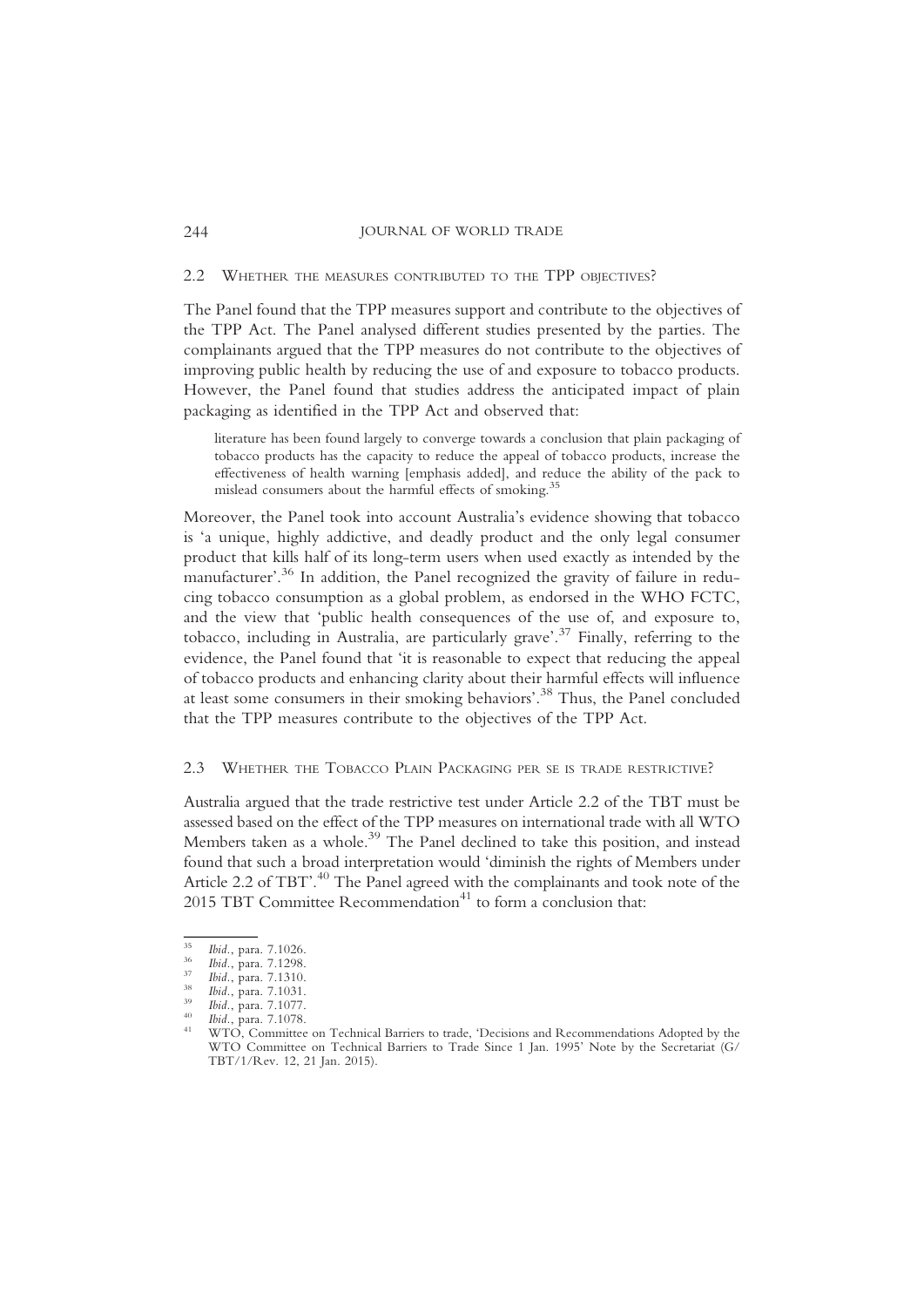[t]he concept of 'significant effect on trade of other Members', while not identical to the term 'trade-restrictive' as used in Article 2.2, provides relevant context insofar as it sheds light on how the word 'trade' is to be understood in the term 'trade-restrictiveness' under Article 2.2. Specifically, as noted in the TBT Committee Recommendation, a technical regulation might have different 'effects' on trade, including 'import-enhancing and import-recuing' effects. One such effect may be to 'restrict' trade.<sup>42</sup>

However, in principle, the Panel found that the TPP measures are trade-restrictive if restricting the use of trade marks on tobacco products reduce the imports of tobacco products into Australia. The Panel found this not to be the case in Australia, therefore the TPP measures are non-trade restrictive.

2.4 WHETHER THE LESS TRADE RESTRICTIVE ALTERNATIVE MEASURES WERE REASONABLY AVAILABLE TO AUSTRALIA TO ACHIEVE THE TPP OBJECTIVES?

Another issue before the Panel was whether alternative measures that are less traderestrictive existed would make an equivalent contribution to the relevant TPP objective, and are reasonably available to Australia.<sup>43</sup> Four proposed alternatives were presented to the Panel: (1) a pre-vetting mechanism, an individualized assessment of each tobacco package and stick, and their elements, before it is allowed on the market in Australia; (2) an increase in taxation of tobacco products; (3) raising the minimum legal purchasing age from 18 to 21 years; and, (4) improved social marketing campaigns. After deliberation, the Panel found that it had not been 'demonstrated that [proposed alternatives] would constitute a less trade-restrictive alternative measure that would make an equivalent contribution to Australia's objective, as a substitute for the TPP measures'. <sup>44</sup> In reaching this conclusion, the Panel relied on the degree of contribution to the TPP objectives achieved by the measures over any of the proposed alternatives.<sup>45</sup>

# 3 ARGUMENTS OF PARTIES & THE PANEL FINDINGS: FROM TRADE MARKS PERSPECTIVE

The Panel's findings in Australia-Tobacco Plain packaging are not surprising. The Report is amply supported by extensive scholarship.<sup>46</sup> Nevertheless, an interesting aspect of the case involves the arguments of the parties and the Panel's interpretation of trade mark related issues.

<sup>42</sup> Australia-Tobacco Plain Packaging, supra n. 1, para. 7.1086.<br>43 See Appellate Body Reports, United States-Certain Country of Origin Labelling (COOL) Requirements<br>(WTO/DS384), para. 5.213.

<sup>(</sup>WTO) (WTO), para. 5.213.<br>
44 Australia-Tobacco Plain Packaging, supra n. 1, para. 7.1726.<br>
<sup>45</sup> Ibid., para. 7.1727.<br>
<sup>46</sup> The overwhelming reference of scholarship work cited in the Panel Reports is evident of this.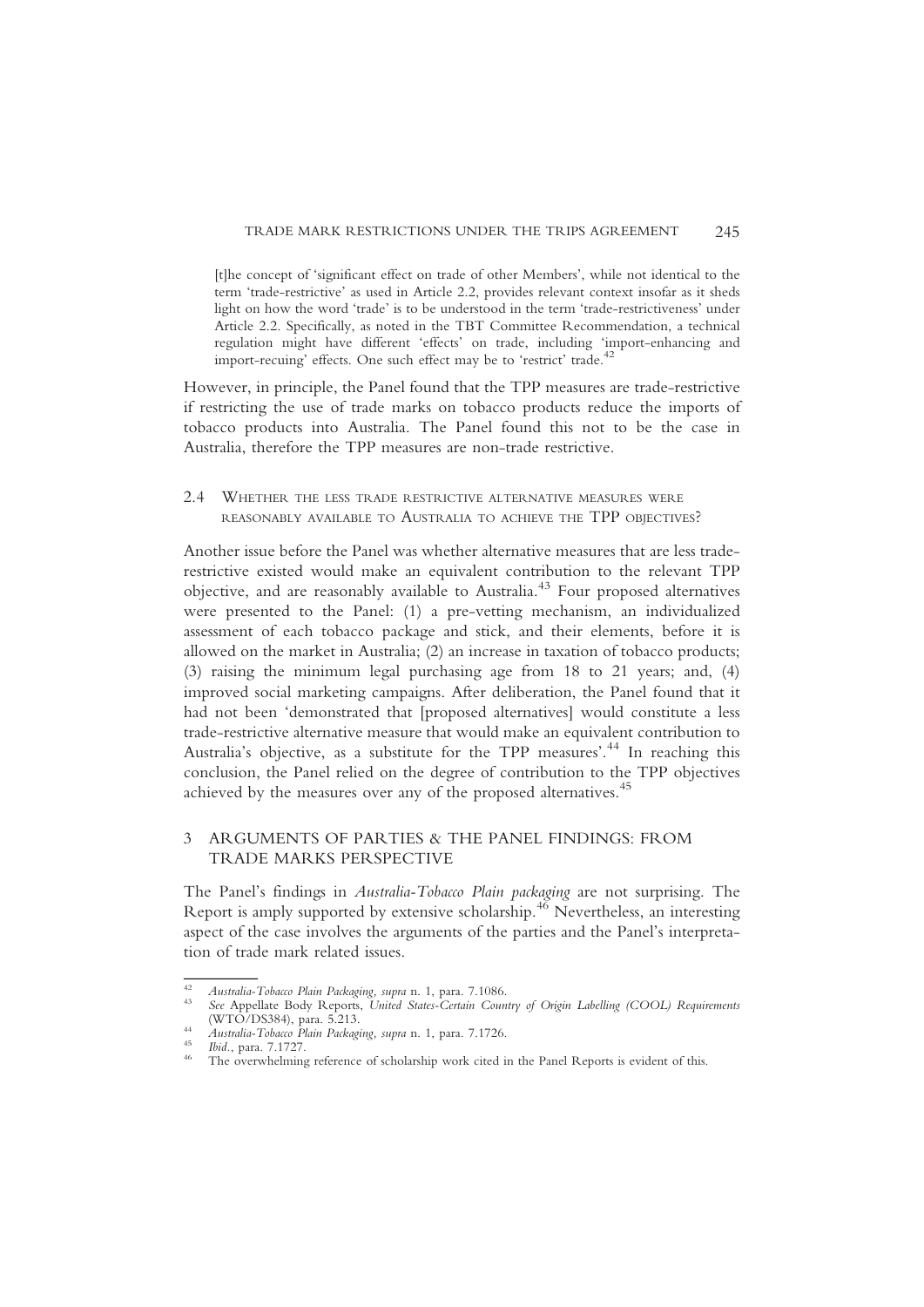#### 3.1 ARTICLE 16.1 OF THE TRIPS AGREEMENT

Article 16.1, entitled 'Rights Conferred,' provides:

The owner of a registered trade mark shall have the exclusive right to prevent all third parties not having the owner's consent from using in the course of trade identical or similar sign for goods or services which are identical or similar to those in respect of which the trade mark is registered where such use would result in a likelihood of confusion[ … ]

The Panel was asked to determine the scope of Article 16.1 in relation to the TPP measures. The complainants argued that the TPP measures reduced the minimum scope of Article 16.1 in two ways. First, complainants linked the 'use and distinctiveness' of trade mark together to argue that the scope of Article 16.1 depends on the trade mark owner's ability to use its mark, which will result in a higher degree of distinctiveness or strength of a mark in the market. Second, the prohibition on the use of certain tobacco-related trade marks will deplete the trade mark distinctiveness and erode the ability of a trade mark owner to 'prevent third parties from using similar or identical marks on similar goods in a manner that creates a likelihood of confusion'. <sup>47</sup> In other words, the TPP measures reduce the chances in which 'likelihood of confusion' would arise.<sup>48</sup> Honduras in its submission emphasized that the TPP measures require use of similar signs on similar goods (such as a measure restricting the design image, composite mark, or colour combination) will lose distinctiveness in the eyes of consumers $49$  and such diminution of distinctiveness will undermine the strength of the protection and ultimately turn the original trade mark into a mere paper right without any commercial value.50 Likewise, the Dominican Republic state that such use of a mark will no longer perform a source-identifying function, as a result, rights guaranteed on the trade mark in Article 16.1 'drastically diminish or are rendered inutile'. <sup>51</sup> In such a scenario, the owners are not only deprived of using its trade mark but also cannot exclude unauthorized third party, thus making a registered trade mark 'empty shells denuded of the functional attributes of trade marks'. 52

The arguments of complainants emphasized that stripping distinctive characteristics of trade marks through plain packaging measures took away the rights enshrined under Article 16.1; that trade mark owners are forced to become both the perpetrator and victim of deceptively similar marks on identical goods and

<sup>&</sup>lt;sup>47</sup> Australia-Tobacco Plain Packaging, supra n. 1, paras 7.1918, 7.1966.<br><sup>48</sup> Ibid., para. 7.1987.<br><sup>49</sup> Ibid., para. 7.1920.<br>51 Honduras Written Submission, para. 239.<br>52 Hid.<br>*11 Australia-Tobacco Plain Packaging, supra*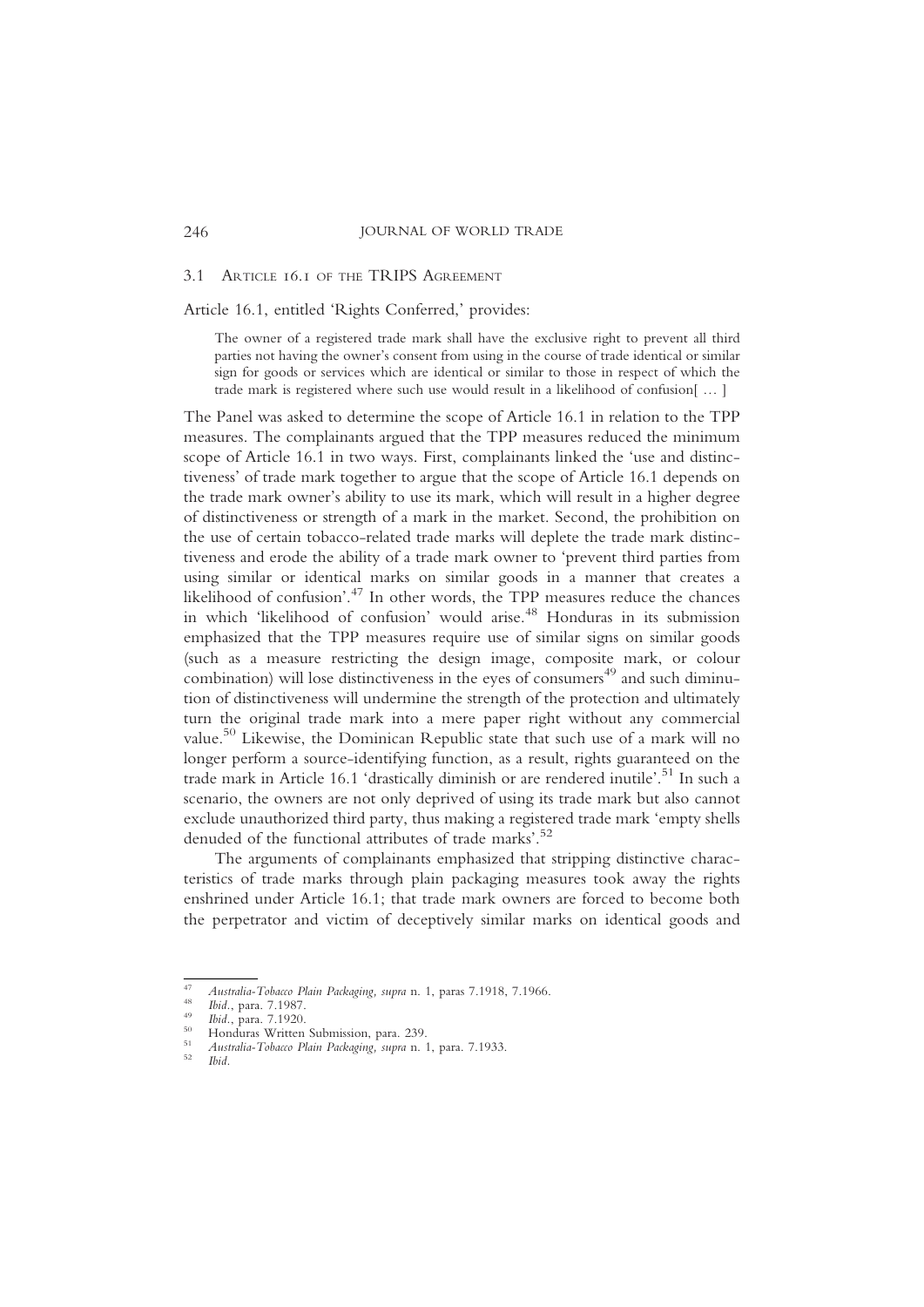distort the very purpose of intellectual property rights.<sup>53</sup> Agreeing with other complainants, Indonesia put forward the same argument in a slightly different way. According to Indonesia, complainants are not directing states to take affirmative steps to ensure the distinctiveness of the mark, but the very fundamental responsibility of the trade mark owner to exercise its 'general market freedom' to strengthen and maintain its mark through use has been deprived through the TPP measures. <sup>54</sup> In addition, Indonesia asserted that 'people often do not read words carefully or pronounce them distinctly and studies have found that the effect of label design on perceived similarity is over seven times larger than the effect of brand names', <sup>55</sup> therefore plain packaging without figurative design and colour increases the risk of confusion.

It is worth noting that all parties agreed that TRIPS does not allow absolute or positive rights to use its registered trade mark.<sup>56</sup> However, Honduras developed an interesting argument that mainly questions if a minimum level of private rights is guaranteed to the trade mark owner. In the words of Honduras:

Article 16 imposes an obligation on Members to guarantee a minimum level of private rights to trade mark owners that allows them to successfully protect the distinctiveness and source-indicating function of their marks in the context of infringement proceedings.<sup>57</sup>

In line with Honduras' arguments, Cuba and Indonesia took the view that although TRIPS may not provide the absolute right to use, it contemplates a minimum opportunity to use a trade mark. Consequently, minimum rights guaranteed under Article 16.1 should be interpreted as a minimum opportunity to use. <sup>58</sup> On the contrary, Australia posited that the negative nature of the rights conferred in Article 16.1 is in accordance with the object and purpose of the TRIPS Agreement. Responding to complainant's argument regarding the general market freedom of trade mark owners, Australia cited the previous Panel decision in EC- Trademarks and Geographical Indications<sup>59</sup> to argue that:

trademark owner's 'legitimate interest' in using its trade marks must be contrasted with the 'rights conferred by a trade mark', as set forth in Article 16 of the TRIPS Agreement. The 'legitimate interests' of trade mark owners cannot be raised to the level of the 'rights

<sup>53</sup> Ibid., para. 7.1943 and see also para. 7.1949 (the gradual erosion of the strength of trade marks is an unacceptable destruction of intellectual property, and entirely contrary to the purpose of the TRIPS Agreement.[therefore,] Australia's internal law is tantamount to Australia's outright denial of rights to distinctive marks in violation of its obligations).

<sup>&</sup>lt;sup>54</sup> Ibid., para. 7.1952.<br>
<sup>55</sup> Ibid., para. 7.1952.<br>
<sup>56</sup> Ibid., paras 7.1923, 7.1971, 7.1966.<br>
<sup>57</sup> Ibid., paras 7.1924.<br>
<sup>58</sup> Ibid., para. 7.1924.<br>
<sup>58</sup> Ibid., para. 7.1966 and *see* Indonesia written submission, paras Foodstuffs (WT/DS174/R) 15 Mar. 2005. (hereafter EC-Trademarks and Geographical Indications).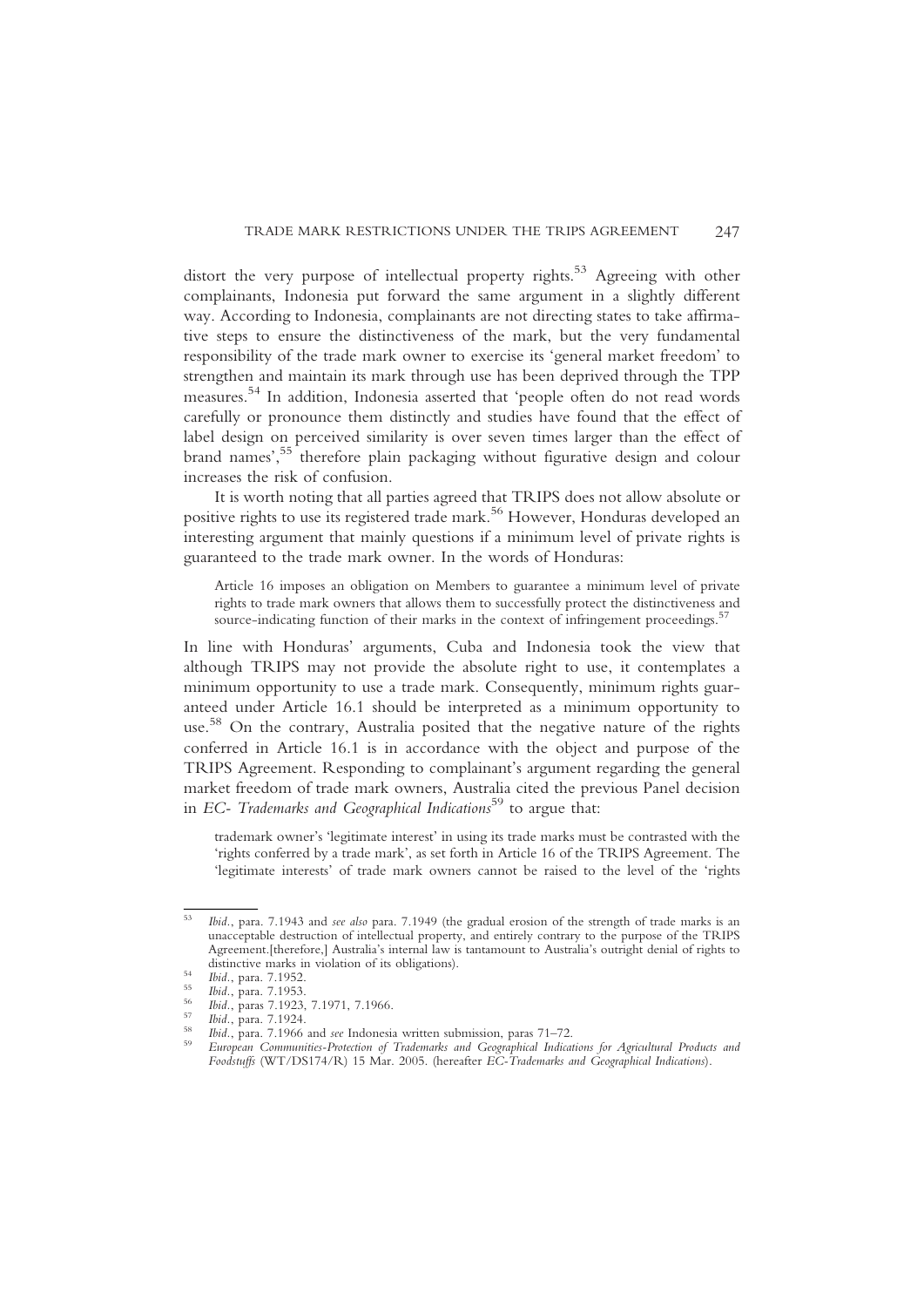conferred' by a trade mark". Australia concludes that the ability to use a trade mark is a general market freedom and is not a 'right' that is protected under the TRIPS Agreement.<sup>60</sup>

Likewise, the arguments – that the lack of use of the trade mark would create more likelihood of confusion and that the right to prevent unauthorized use will be diminished – were considered far-fetched.<sup>61</sup> According to Australia, if the complainants' arguments were to be accepted, there would be an obligation under Article 16.1 to affirm 'that a likelihood of confusion arises so that trade mark owners will be able to prevent confusion'. <sup>62</sup> Furthermore, it was argued that in the absence of no right of confusion guaranteed under Article 16.1, the complainant's arguments would not make sense. Therefore, according to Australia, Article 16.1 cannot be interpreted to include 'a minimum opportunity to use a trade mark', because interpretation should not render a part of the treaty legally redundant.<sup>63</sup>

The Panel referred to EC- Trademarks and Geographical Indications<sup>64</sup> and US-Section 211 Appropriations  $Act^{65}$  to reaffirm the scope of Article 16.1. The Panel clarified that Article 16.1 does not provide any party the right to use its registered trade mark. Rather, it allows the owner of registered trade mark rights to prevent the activities of authorized third parties under the condition set out in the Article.<sup>66</sup> In the Panel's view, to show that Australia violated Article 16.1, the complainants would need to establish that the trade mark owner does not have the right to prevent third-party activities under the Australian trade mark legal framework.<sup>67</sup> Further, the Panel observed that the right of the registered trade mark owner is derived from the very domestic legislation that prohibits unauthorized use. Therefore, any claim diverting from Article 16.1 must be proved that

 $\begin{array}{ll} ^{60} & \textit{Australia-Tobacco Plain} \textit{Packaging, supra n. 1, para. 7.1955.} \\ ^{61} & \textit{Ibid., para. 7.1956.} \\ ^{62} & \textit{Ibid.} \\ ^{63} & \textit{Ibid., para. 7.1957.} \\ ^{64} & \textit{The Panel cities para. 7.246 of the EC-Trademarks and Geographical Indications Report- 'these principles} \end{array}$ reflect the fact that argument does not generally provide for the grant of positive rights to exploit or use certain matters, but rather provides for the grant of negative rights to prevent certain acts. This fundamental feature of intellectual property protection inherently grants Members freedom to pursue legitimate public policy objectives since many measures to attain those public policy objectives lie outside the scope of intellectual property rights and do not require an exception under the TRIPS

Report of the Appellate Body, United States- s. 211 Omnibus Appropriations Act of 1998 (WT/DS176/ R), the Panel cites para. 186 of the Report- 'as we read it, Art. 16 confers on the owner of a registered trade mark an internationally agreed minimum level of "exclusive rights" that all WTO Members must guarantee in their domestic legislation. These exclusive rights protect the owner against infringement

<sup>&</sup>lt;sup>66</sup> Australia-Tobacco Plain Packaging, supra n. 1, paras 7.1975, 7.1976, 7.1977 read together.<br><sup>67</sup> Ibid., para. 7.1980.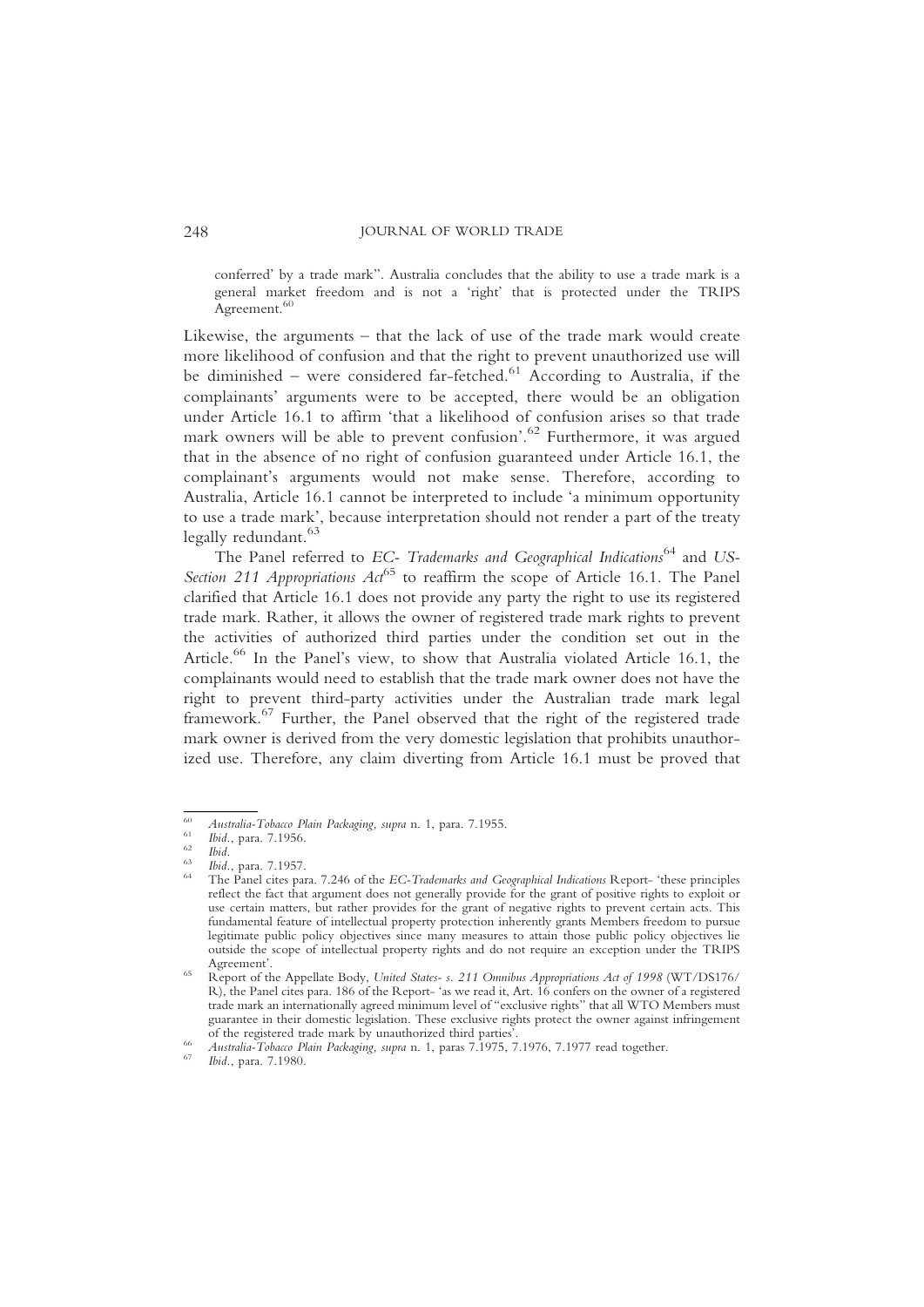such measures do not exist in domestic law.<sup>68</sup> Concerning third party activities within Article 16.1, the Panel took the view that:

the exercise of this private right depends, in practice, on an assessment of the nature of the marketplace at the relevant time to determine whether the relevant factual circumstances exist, especially in assessing the likelihood of confusion. However, the obligation on Members to provide this right under their legal systems should be distinguished from the scope of activities undertaken by commercial actors in their domestic markets. The object of the obligation in Article 16.1 is to permit right holders to protect themselves against certain actions by third parties in the course of trade, if a likelihood of confusion would arise from such actions.<sup>6</sup>

The Panel found that the text of Article 16.1 does not suggest any kind of obligation on Members to 'maintain market conditions that would enable the circumstances set out in this provision, including avoiding a likelihood of confusion'. <sup>70</sup> It only ensures that if any circumstances of the type delineated in Article 16.1 arise, Members are obliged to provide the right to prevent such unauthorized use. Thus, the Panel refused to broaden the rights created under Article 16.1, then there would've been the additional rights to protect against the reduction of the distinctiveness of a trade mark, or even a right to protect against lesser awareness of a trade mark among consumers. $^{71}$ 

#### 3.1[a] General Obligation to Maintain the Distinctiveness of a Registered Trade Mark

With respect to the TPP measures, the complainants argued that Article 16.1 provides a general obligation to 'refrain from adopting measures' that will reduce the distinctiveness of a mark which will ultimately handicap a party's ability to exercise an exclusive right guaranteed under Article 16.1.72 The Panel rejected the complainant's arguments and confirmed that Article 16.1 does not indicate any reference to any kind of a general obligation on Members to 'maintain the distinctiveness of registered trade marks, or to refrain from regulatory conduct that might negatively affect the distinctiveness of such trade marks through use'.<sup>73</sup> In addition, Panel clarified that in EC-Trademarks and Geographical Indications where it found that the trade mark owner has legitimate interests in preserving the distinctiveness of a trade mark (including the use of its trade mark) and trade mark owner. Nonetheless, the Panel did not find anything in EC- Trademarks

<sup>68</sup> Ibid., para. 7.1999.<br><sup>70</sup> Ibid., para. 7.2000.<br><sup>71</sup> Ibid., para. 7.2002.<br><sup>72</sup> Ibid., para. 7.2003.<br><sup>73</sup> Ibid., para. 7.2005.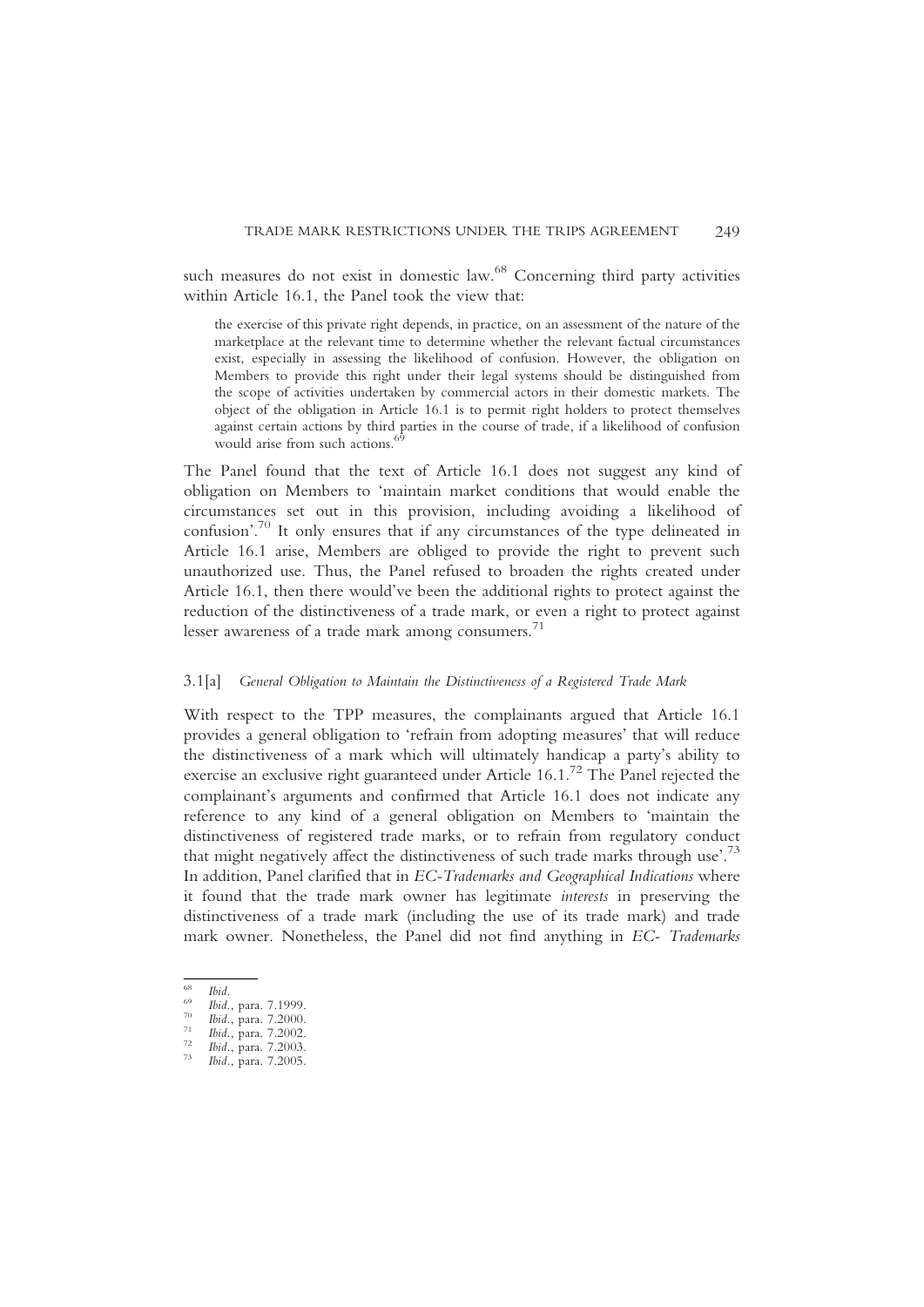Geographical Indications to support a finding that the 'interests' referred to are protected as a right.<sup>74</sup> The Panel was not satisfied with the complainant's argument that the use of a trade mark is necessary to preserve the distinctiveness of a trade mark. The Panel found that such reading would establish a positive right to use a trade mark which would be an expansive reading of Article 16.1. Thus, the Panel did not find any support from the EC-Trademarks and Geographical Indications decision to support the complainant's argument – that an owner's interest lies in using the trade mark – creates any sort of general obligation to prohibit or to adopt any sort of measures that would undermine or eliminate distinctiveness of trade marks.<sup>75</sup> Furthermore, the Panel observed that Article 16.1 does not make Members responsible for the conditions in which those infringement criteria, such as 'likelihood of confusion,' can fulfill, rather it focuses on preventing use by third parties that result in 'likelihood of confusion'. <sup>76</sup> The Panel clarified that there is no such right to distinctiveness and Article 16.1 does not intend to:

protect that function against waning distinctiveness due to other reasons, such as changing market conditions, inaction of the right owner, or changing consumer perception. The trade mark owner's commercial interest in a market situation in which its registered trade mark can be successfully sued to stop as many signs as possible from being used on similar or identical goods or services, and the corresponding interest in using its trade mark, including for the purpose of maintaining or further strengthening its distinctiveness, is not a right under Article 16.1.77

It is interesting to note that the Panel referred to EC-Trademarks and Geographical Indications<sup>78</sup> to support its view that in the absence of positive right to use, a regulatory measure which does not impact negative rights, is not prohibited under Article 16.1. Therefore, negative rights under Article 16.1 – the right to prevent infringing – 'does not extend to an entitlement to maintain or extend the distinctiveness of an individual trade mark, which inevitably fluctuates according to market conditions and the impact of regulatory measures on those market conditions'. 79

<sup>&</sup>lt;sup>74</sup> Ibid., para. 7.2008.<br><sup>75</sup> Ibid., paras 7.2010 and 7.2011 read together.<br><sup>77</sup> Ibid., para. 7.2011.<br><sup>78</sup> Ibid., para. 7.2015. The Panel refers to para. 7.246 of EC-Trademarks and Geographical Indications (Australia)- 'The TRIPS Agreement "provides for the grant of negative rights to prevent certain acts" rather than "positive rights to exploit to use"', many measures to attain ... .public policy objectives lie outside the scope of intellectual property rights and do not require an exception under the TRIPS. This confirms our view that, in absence of a positive right to use a trade mark, a regulatory measures that do not affect the negative right to prevent infringing uses are not prohibited by Art. 16. *Ibid.*, para. 7.2015.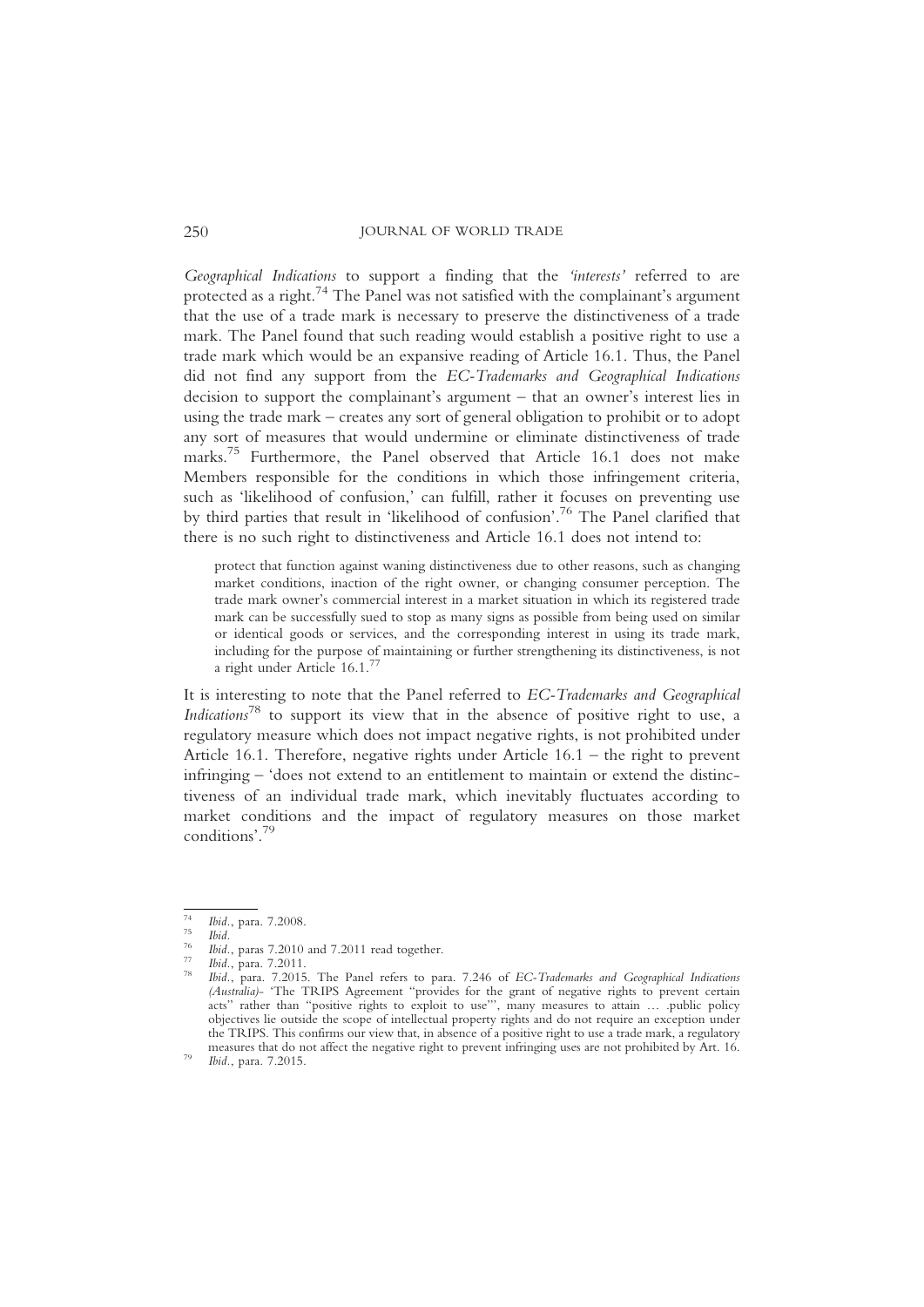#### 3.2. THREE FACTORS IN ARTICLE 20 OF THE TRIPS AGREEMENT

The use of a trade mark in the course of trade shall not be unjustifiably encumbered by special requirements, such as use with another trade mark, use in a special form or use in a manner detrimental to its capacity to distinguish the goods or services of one undertaking from those of other undertakings.

Considering the text of Article 20, the question before the Panel was whether the TPP measures are inconsistent with Article 20 by imposing a 'special requirement' that 'unjustifiably' 'encumbers' the use of the trade mark in 'the course of trade'. First, the Panel determined that the burden of proof is on the complainants to present a prima facie case of violation of Article 20. Second, the Panel identified three elements required to claim a violation of Article 20.

#### 3.2[a] The Existence of 'Special Requirement'

First, the Panel established the meaning of 'special requirement' by separately examining the meaning of 'special' and 'requirement'. The Panel agreed with the previous Panel's decision, in the EC-Approval and Marketing of Biotech  $Products^{80}$  and others<sup>81</sup> and concluded that meaning of term 'requirement' should be interpreted broadly and 'does not imply permitting a certain action or behaviour, to the exclusion of banning or prohibiting certain actions'. <sup>82</sup> The Panel followed the ordinary meaning of the term 'special' and concluded that 'the requirement referred to must have a close or exclusive connection with their specific object, namely in the context of Article 20, the use of trade mark in the course of trade'. <sup>83</sup> The question before the Panel was whether the reference to 'such as' after 'special requirements' denotes other possible special cases apart from the ones listed in Article 20. According to Australia, Article 20 refers to 'how a trade mark may be used when it is used, not to whether it can be used'. <sup>84</sup> On the question of whether the use of the trade mark in the course of trade falls within the scope of Article 20, the Panel held that the language of Article 20 'does not imply that other types of requirements, including a requirement amounting to a prohibition on use, would be precluded from falling within the scope of Article 20'.<sup>85</sup>

The Panel agreed with all parties that the TPP measures – prohibiting the use of the stylized word mark, composite mark and figurative mark on tobacco

<sup>&</sup>lt;sup>80</sup> See Panel Reports, European Communities-Measures Affecting the Approval and Marketing of Biotech Products (WT/DS291).

<sup>&</sup>lt;sup>81</sup> See Panel Reports of US-Continued Suspension (WT/DS320), para. 7.433.<br><sup>82</sup> Australia-Tobacco Plain Packaging, supra n. 1, para. 7.2222.<br><sup>83</sup> Ibid., para. 7.2224.<br><sup>84</sup> Ibid., para. 7.2225.<br><sup>85</sup> Ibid., para. 7.2226.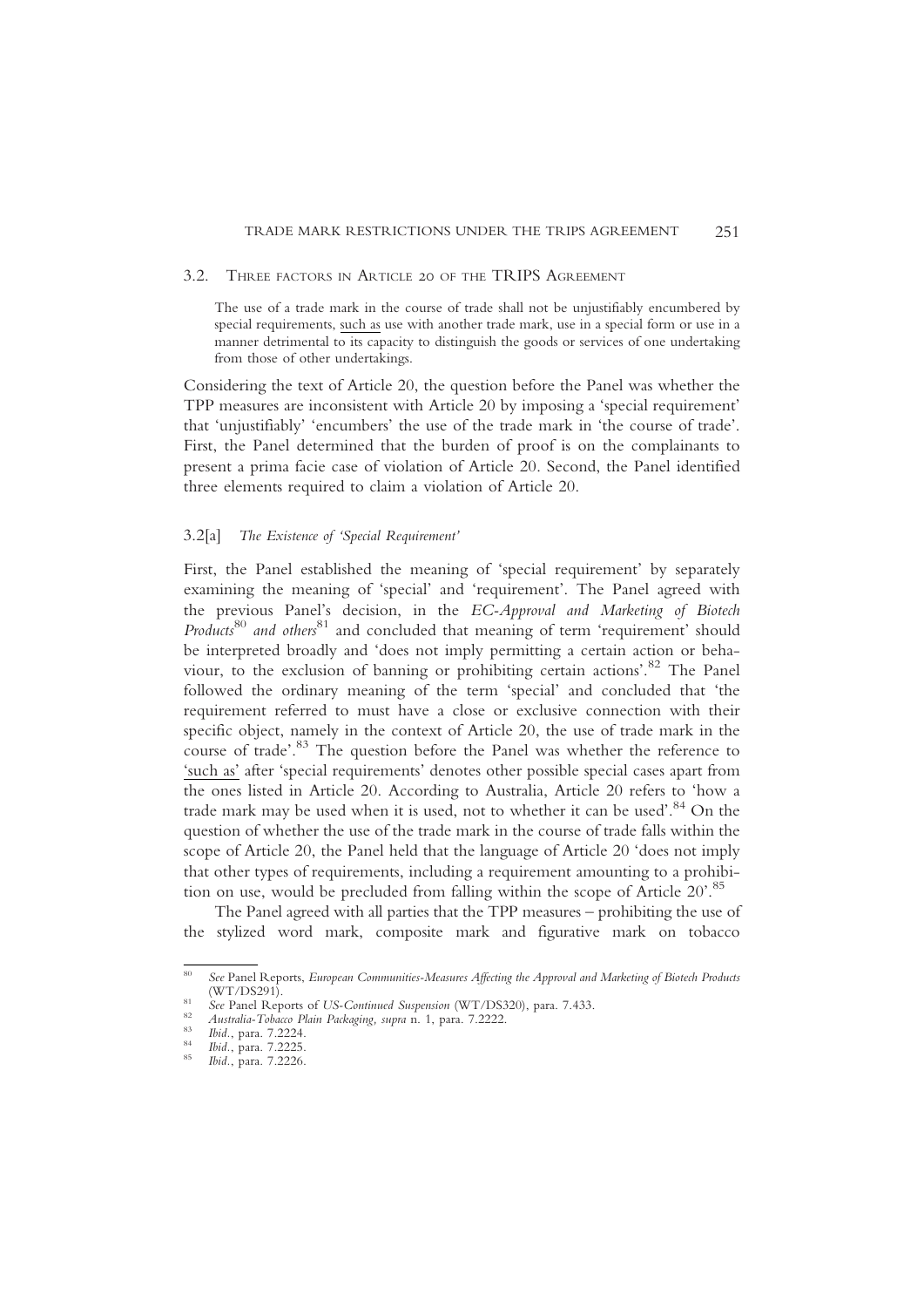packaging – amount to a special requirement under Article 20. In addition, the Panel observed that the requirement to use stylized elements in word, mark and in a single font and colour, constitute 'use' in special form within the meaning of Article 20.

# 3.2[b] That Such Special Requirements 'Encumber' the 'Use of a Trade Mark in the Course of Trade'

In considering this question, the Panel first looked at the meaning of 'encumber' and observed that if the use of trade mark is prohibited in the course of trade, then 'it is encumbered to the greatest possible extent'.<sup>86</sup> However, the Panel did not agree with the distinction between the highly restrictive use of the trade mark and the normal restrictive use of trade marks within the meaning of Article 20. The Panel rightly noted that:

it would be "counterintuitive to consider that a measure that restricts the use of a trade mark would be subject to the disciplines of Article 20 while a more far-reaching measure to prohibit such use would not. Specially, such an interpretation would, in our view, defeat the very object of this provision. It would create an illogical distinction between a highly restrictive requirement that comes extremely close to an outright prohibition, which would need to be justified, and an outright prohibition to use, which under such an interpretation would require no justification.<sup>8</sup>

In light of divergent interpretations of the phrase 'in the course of trade' and different views on 'use' of a trade mark in relation to Article 20, the Panel explained the meaning of these terms separately. Honduras and the Dominican Republic argued that the meaning of the phrase 'in the course of trade' should be given a broad meaning which captures all activities related or linked to trade, including all post-sale activities. $88$  On the contrary, Australia argued that the use of the trade mark in the course of trade does not include 'how a trade mark might be perceived by consumers or others after the point of sale'.<sup>89</sup> The Panel found that the meaning of 'in the course of trade' should not be limited to trade and that it should be understood in the broadest sense, i.e. including all commercial activities. According to the Panel, the phrase 'in the course of trade' is referred to in several provisions of  $TRIPS<sup>90</sup>$  and the Paris Convention.<sup>91</sup> Therefore, it should be

<sup>&</sup>lt;sup>86</sup> Ibid., para. 7.2236.<br><sup>87</sup> Ibid., para. 7.2238.<br><sup>88</sup> Ibid., paras 7.2248 and 7.2249 read together. *See* also para. 7.2251 where Indonesia highlights the wide range of commercial activities, including 'every act or operation that is aimed at, directly or indirectly, or<br>that results from, directly or indirectly, buying and selling products or services in a professional manner'.

that results from the results from the course of trade refers to acts undertaken during the buying and selling of goods for profit, and that this culminates at the point of sale'.

<sup>&</sup>lt;sup>90</sup> TRIPS, *supra* n. 2, Art. 16.1 and Art. 24.8.<br><sup>91</sup> Paris Convention for the Protection of Industrial Property, 20 Mar. 1883 as revised at Stockholm on 14 July 1967, 828 UNTS 305 (1972) (hereafter Paris Convention), Art. 10bis(3).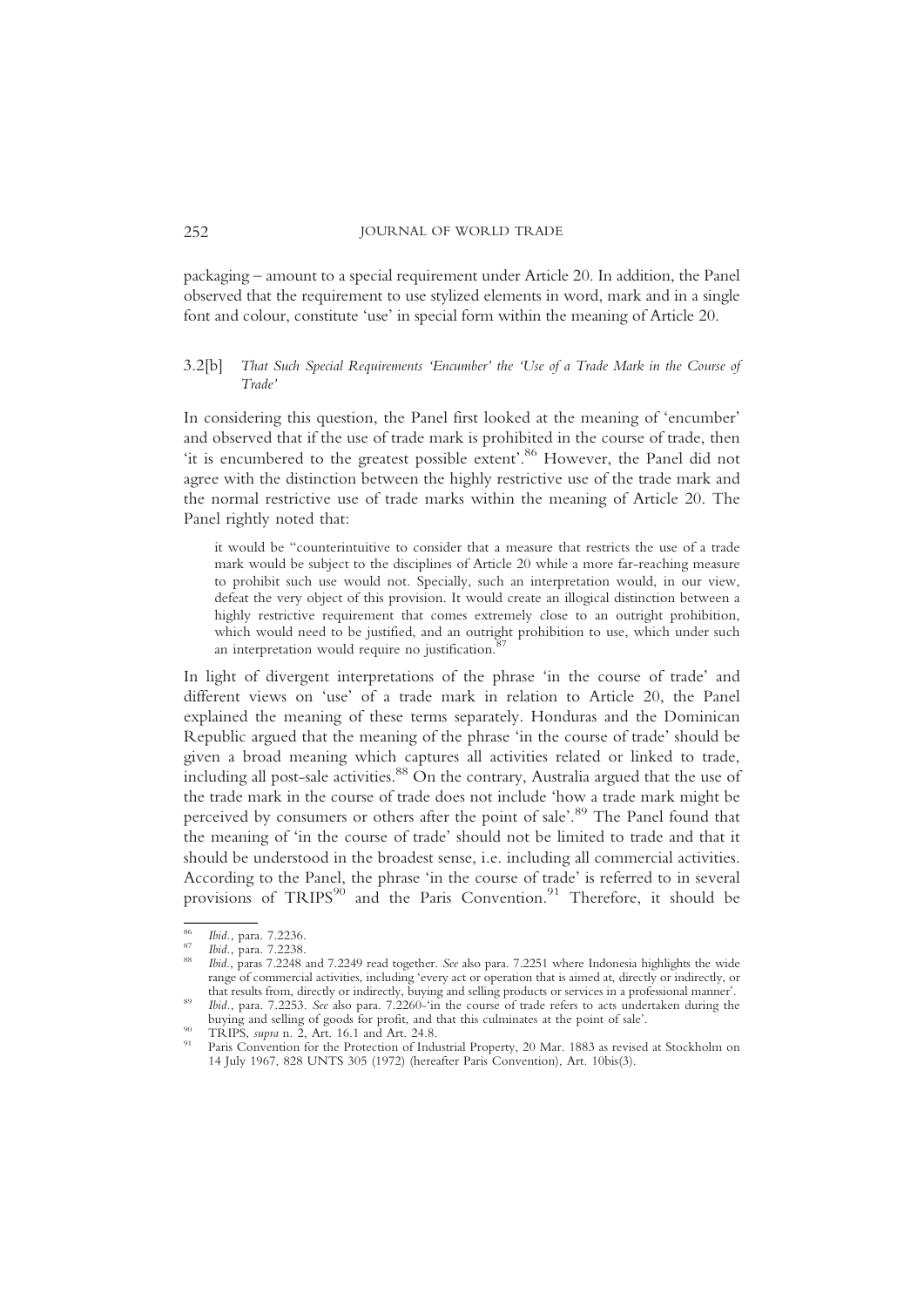understood in a harmonious way and it reminded the parties that none of the provisions define the term 'course of trade' in reference to the 'point of sale' or refer to situation as argued by parties such as 'pre and post-sale' scenarios.<sup>92</sup>

The next question the Panel was required to address was the meaning of the term 'use' in reference to special requirements, such as 'encumber' the 'use' of a trade mark in the course of trade. The Panel looked at the language of Article 20 to confirm that the term 'use' in Article 20 should be limited to the use of a trade mark for the source identification. In the words of the Panel:

reference (introduced by the term 'or') makes clear that a requirement to use a trade mark 'in a manner detrimental to its capability to distinguish the goods or services of one undertaking from those of another' is not a sine qua non condition for a finding that 'use ... in the course of trade' is being encumbered within the meaning of Article  $20.^{93}$ 

In addition, the Panel drew a comparison between Article 15.3 and 19 of TRIPS (which also both refer to 'use') to conclude that the term 'use' in all these provisions refers to an objective fact of use. In the Panel's view, this is also the case in Article 20 in which use in the course of trade refers to use in commercial activities, rather limiting on the basis of a notion of function or purpose of such use. <sup>94</sup> Therefore, the Panel concluded that a narrow reading of 'use' of a trade mark to that of a source identifier would make 'a false dichotomy between such use and the broader promotion of a good or service associated with a trade mark'.<sup>95</sup> Hence, the TPP measures fall under the special requirement that encumbers the use of a trade mark in the course of trade.

### 3.2[c] That They Do So 'Unjustifiably'

To answer the question whether the TPP measures 'unjustifiably encumber the use of trade marks in the course of trade', the Panel first established the meaning of the term 'unjustifiably', which can be analysed with the following questions.

# 3.2[c][i] Whether the Term 'Unjustifiably' Should Be Read in Line with the Chapeau of Article XX of the GATT 1994?

The main contention of Australia was that the term 'unjustifiably' under Article XX must be read in accordance with the phrase 'arbitrary and unjustifiable

<sup>92</sup> Australia-Tobacco Plain Packaging, supra n. 1, para. 7.2262.<br>
93 Ibid., para. 7.2281.<br>
95 Ibid., para. 7.2284.<br>
95 Ibid., para. 7.2285.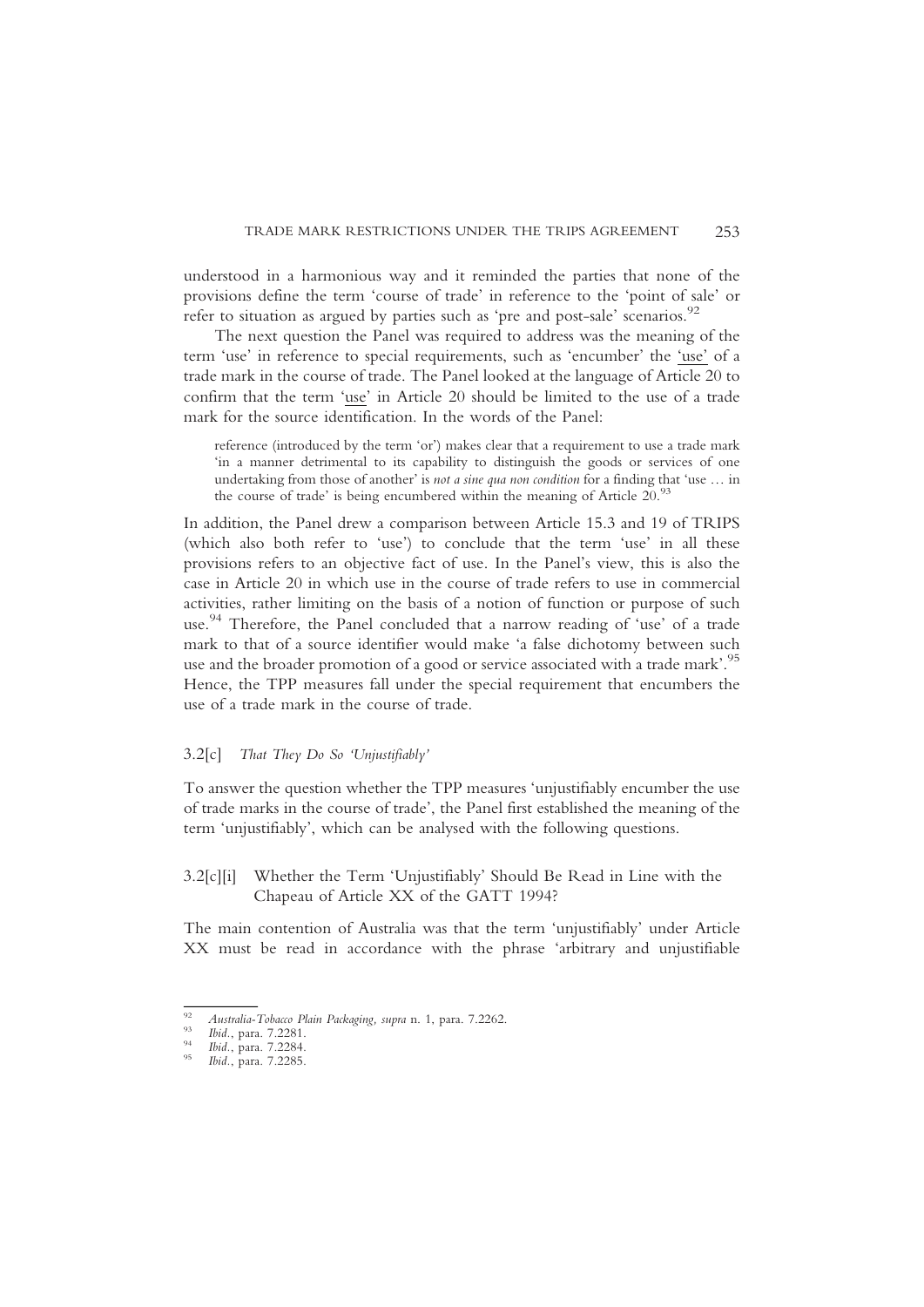discrimination' under Article XX of the GATT 1994<sup>96</sup> and Article XIV of the General Agreement on Trade in Services (GATS).<sup>97</sup> Australia referred to the Appellate Body decision in Brazil-Retreaded  $Types^{98}$  and EC- Seal Products<sup>99</sup> which interpreted Article XX phrase 'arbitrary or unjustifiable'. To fall under 'arbitrary or unjustifiable', one needs to show that the measure in question has no rational connection to the legitimate policy objective.100 Australia argued that trade mark in the course of trade is unjustifiably encumbered 'only if there is no "rational connection" between the imposition of the special requirements and a legitimate public policy objective'.<sup>101</sup> Moreover, Australia highlighted that the term 'unjustifiably' is not an absolute standard, but rather focuses on 'rationality or reasonableness<sup>,102</sup> of the encumbrance imposed by a measure in question and legitimate public policy objective behind such initiative. Thus, the relationship between encumbrance and the TPP objective is enough to fall under the purview of Article 20. Australia supported this argument through reference to past decisions<sup>103</sup> by the Appellate Body finding that to establish that a measure is capable of contributing to its legitimate objectives, there should be 'a genuine relationship of ends and means between the objective pursued and the measure at issue'.<sup>104</sup> Thus, the burden lies on complainants to show that encumbrance is incapable of contributing to the legitimate objective of measures.

Honduras asked the Panel to interpret 'unjustifiably' in the light of the object and purpose of the TRIPS Agreement which is to protect both trade and legitimate non-trade concerns of WTO Members. Honduras reminded the Panel that while engaged in interpretation, the Panel should note that both trade mark owners and consumers have a legitimate interest. The interest of trade mark owners lies in fulfilling the key function of the mark, to distinguish through use; therefore, the Panel should strike an appropriate balance. In the words of Honduras:

<sup>&</sup>lt;sup>96</sup> GATT, supra n. 12, Art. XX provide a general exception clauses. For a detailed account of Article XX; see https://www.wto.org/english/res\_e/publications\_e/ai17\_e/gatt1994\_art20\_gatt47.pdf (accessed 11 Sept. 2019).

<sup>&</sup>lt;sup>97</sup> General Agreement on Trade in Services (GATS), incorporated in the Marrakesh Agreement Establishing the World Trade Organization, 15 Apr. 1994, 1867 UNTS 3 (entered into force 1 Jan. 1995) annex 1B. Art. XIV of GATS provides a general exception clauses. For a detailed account of Art. XIV see WTO Analytical Index, GATS-Article XIV(Jurisprudence), https://www.wto.org/<br>english/res\_e/publications\_e/ai17\_e/gats\_art14\_jur.pdf (accessed 28 Sept. 2019).

<sup>&</sup>lt;sup>98</sup> Appellate Body Report, *Brazil-Measures Affecting Imports of Retreaded Tyres* (WT/DS332) (hereafter Brazil Retreaded Tyres).

Appellate Body Report, European Communities-Measures Prohibiting the Importation and Marketing of Seal<br>Products (WTO/DS400) (hereafter EC-Seal Products).

<sup>&</sup>lt;sup>100</sup> Australia-Tobacco Plain Packaging, supra n. 1, para. 7.2328.<br><sup>101</sup> Ibid., para. 7.2329.<br><sup>102</sup> Ibid., para. 7.2330.<br><sup>103</sup> Brazil-Retreaded Tyres, supra n. 98, paras 145, 149; *EC-Seal Products, supra* n. 99, para. 5.2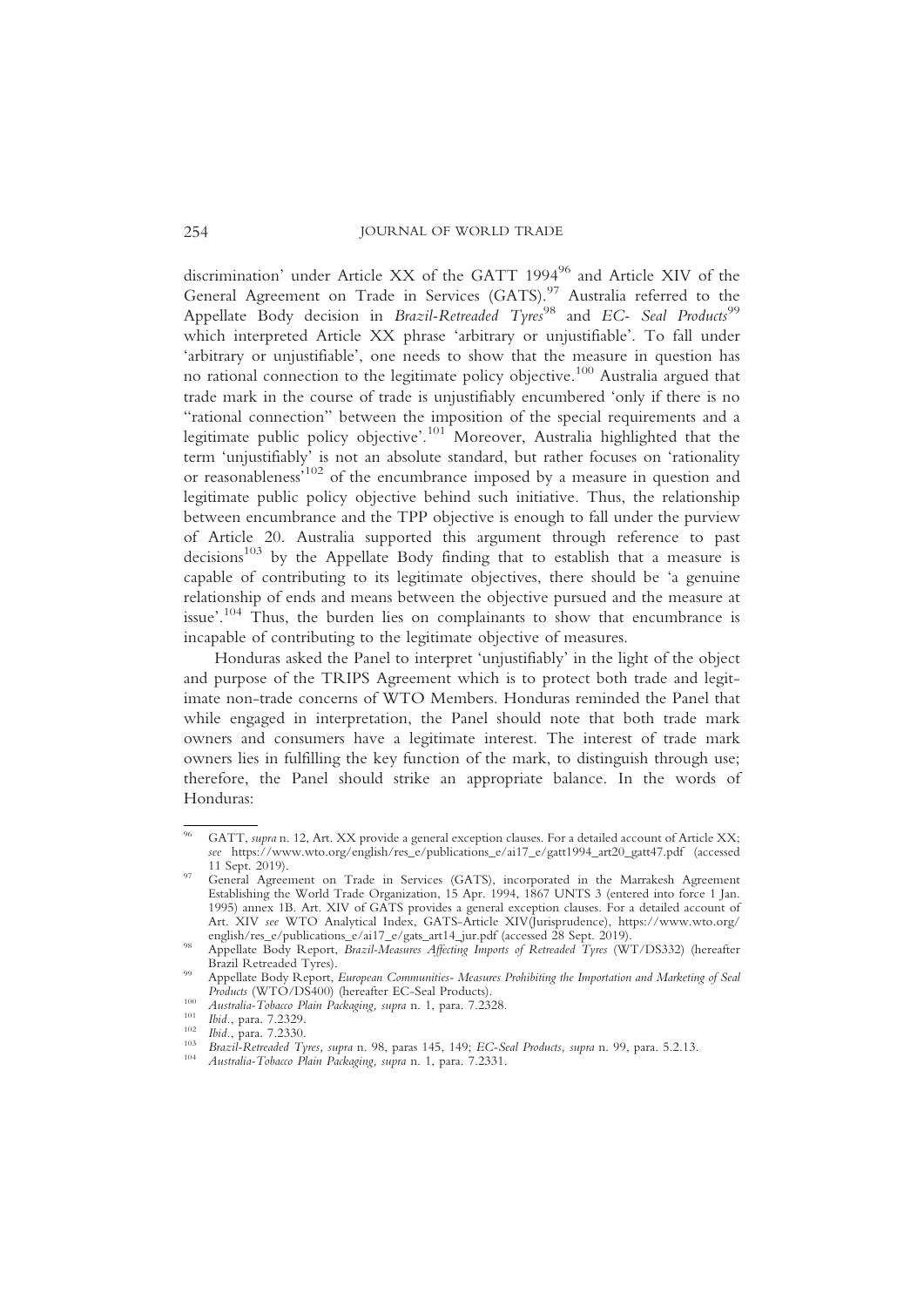the term 'unjustifiably' must strike an appropriate balance between the competing objectives of the protection of public health, on one hand, and maintaining the competitive opportunities of WTO Members or the protection of IP rights, on the other.105

Likewise, the Dominican Republic argued that to understand the meaning of 'unjustifiably', the Panel must determine the objective of Article 20 and what interest it sought to protect. Furthermore, it argued that the use of a trade mark is a protected right under Article 20, which is essential to the basic functioning of trade mark, i.e. distinguishing goods or services. Hence, it is important to safeguard the ability of trade mark to perform its basic function in line with the general object and purpose of the TRIPS Agreement. Additionally, it argued that the word 'unjustifiably' constitutes a lesser standard than the same word used in the chapeau of Article XX of the GATT.<sup>106</sup> In fact, it maintained that the reading of the same word in the chapeau of Article XX of the GATT must take into account possible alternative measures, which would avoid discrimination.<sup>107</sup> Similarly, Indonesia also argued that a 'rational connection' to the legitimate objective is not enough to rationalize encumbrance under Article 20.<sup>108</sup>

The Panel first clarified that the absence of the term 'unnecessarily' in Article 20 is a deliberate choice of drafters because the term 'unnecessarily' is featured in several provisions of TRIPS, $^{109}$  the Berne<sup>110</sup> and Paris Convention.<sup>111</sup> Therefore, the term 'unjustifiably' should not be assumed to be synonymous with 'unnecessarily'.<sup>112</sup> Similarly, the Panel also refused to accept Australia's argument that assuming the term 'unjustifiably' as used in Article 20 has the same meaning as the term 'unjustifiable' referred in the chapeau of Article XX of the GATT 1994. In addition, the Panel found that Australia's reliance on the Appellate Body decision in the context of Article XX of the GATT to support that the existence of a rational connection between the discrimination and objective of the measure is not sufficient. The Panel wrote:

[i]t does not, however, logically follow that, wherever some degree of rational connection does exist, this would always be sufficient to justify the discrimination at issue under the

<sup>105</sup> Ibid., para. 7.2302.<br><sup>106</sup> Ibid., para. 7.2310.<br><sup>107</sup> Australia-Tobacco Plain Packaging, supra n. 1, para. 7.2310. See para. 7.2310 where the Dominican Republic list four elements which should be taken into account while determining whether an encumbrance is justifiable: (1) the nature and extent of the encumbrance (2) the purpose of which an encumbrance is imposed (3) the particular means chosen to achieve the ends  $(4)$  the available alternatives.

<sup>&</sup>lt;sup>108</sup> Australia-Tobacco Plain Packaging, supra n. 1, para. 7.2325.<br><sup>109</sup> TRIPS, supra n. 2, Art. 3.2, 8.1, 27.2, 39.3, 43.2, 50.5 and 73(b).<br><sup>110</sup> Berne Convention for the Protection of Literary and Artistic Works, 9 Sept.

July 1971, amended 2 Oct. 1979, 828 U.N.T.S. 221, Art. 17. <sup>111</sup> Paris Convention, supra n. 91, Art. 11(3). <sup>112</sup> Australia-Tobacco Plain Packaging, supra n. 1, para. 7.2419.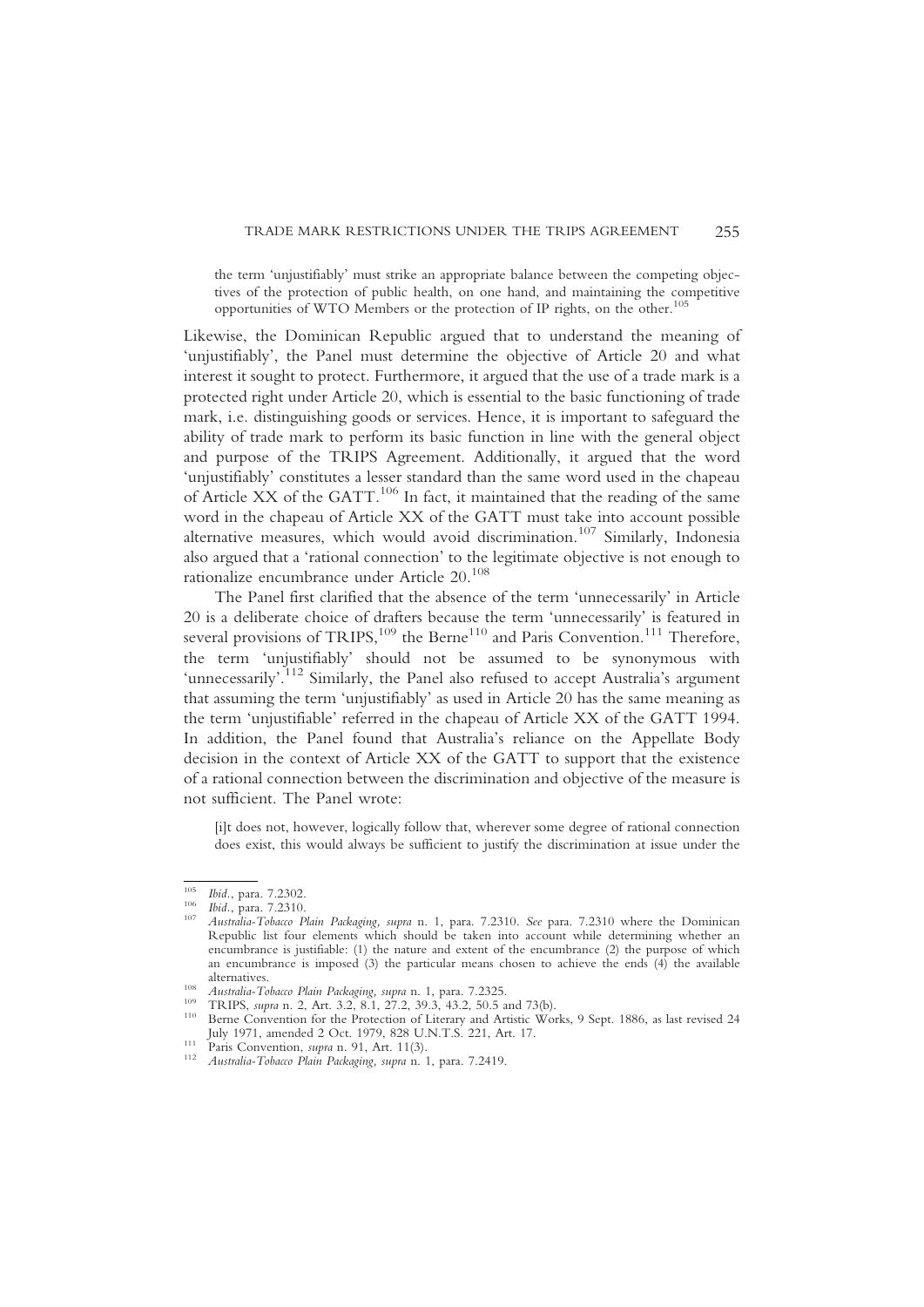chapeau of Article XX. We therefore do not find support in these[referring to past WTO Reports] rulings for the notion that, in the context of Article 20 of the TRIPS Agreement, the term 'unjustifiably' should be understood to require only the existence of some rational connection between encumbrances imposed on the use of trade mark and the reason for which they are imposed. $113$ 

The Panel agreed that both the provisions require some degree of rational connection between the action and the objective behind the measure, but this does not imply that 'the existence of any rational connection, no matter how tenuous, would always sufficiently support the imposition of such encumbrance permissible under Article 20'.<sup>114</sup> The Panel referred to EC-Trademarks and Geographical Indications to form an opinion that the legitimate interest of the owner in using its trade mark and the right of WTO members to adopt measures of societal interest must be taken into account. Therefore, the Panel identified three factors to determine whether the special requirement unjustifiably encumbers the use of a trade mark in the course of trade. The three factors  $\mathrm{are}^{115}$ :

A. The nature and extent of the encumbrance resulting from the special requirements, bearing in mind the legitimate interest of the trade mark owner in using is trade mark in the course of trade and thereby allowing the trade mark to fulfil its intended function.

B. The reason for which the special requirements are applied, including any societal interests they are intended to safeguard; and

C. Whether these reasons provided sufficient support for the resulting encumbrance

It is interesting to note that the Panel did not feel confident to assess the issue based on 'weigh and balance' analysis. Rather, it considered that assessment requires a case-by-case basis.

A. First factor

Regarding the first factor, Honduras highlighted the importance of the use of a trade mark in the market. It argued that trade marks are integral to commercial life and 'a merchant will expend time and financial resources into creating a trade mark only if it can subsequently use the trade mark and earn profits from that use'.<sup>116</sup> In support of Honduras' view, the Dominican Republic argued that Article 20 allows a trade mark to perform its basic function of source origin in commerce, therefore, 'without the ability to use trade marks in commerce, the benefits that warrant the international protection of trade marks disappear.<sup>117</sup> In contrast, Australia argued that the TPP measures aimed to curtail the promotional function of trade marks by prohibiting the use of non-standardized fonts, colours,

<sup>113</sup> Ibid., paras 7.2421 and 7.2422 read together.<br>
<sup>114</sup> Ibid., para. 7.2422.<br>
<sup>115</sup> Ibid., para. 7.2535.<br>
<sup>116</sup> Ibid., para. 7.2535.<br>
<sup>117</sup> Ibid., para. 7.2538.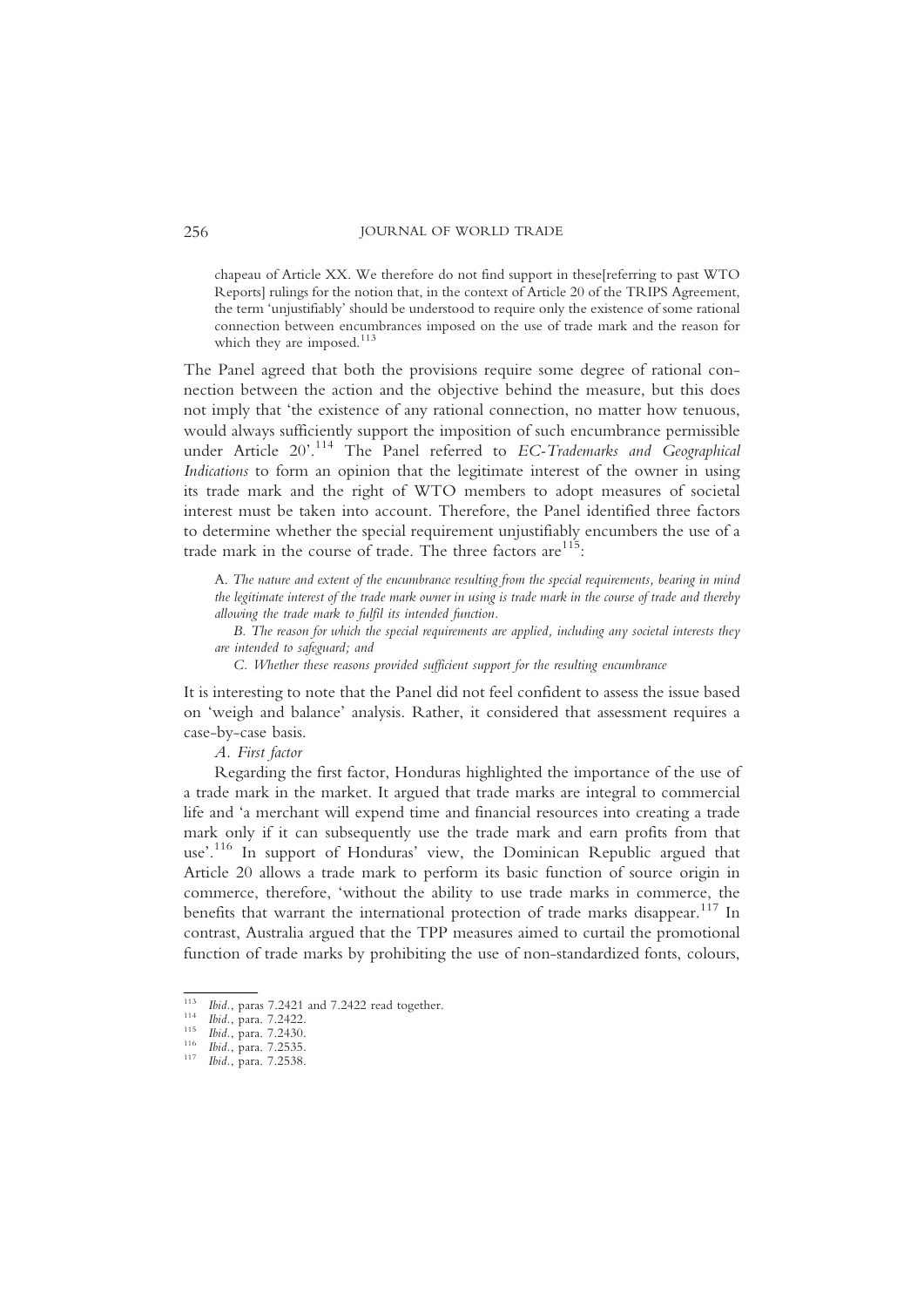and logos on packaging. Additionally, Australia emphasized that the use of the trade mark to advertise and promote the trade marked product is not part of the distinguishing function of the trade mark.<sup>118</sup> The complainants did not agree with Australia on the function of trade marks. The complainants drew attention that trade marks may not always perform the function of identifying and distinguishing the source of the product. Sometimes, the trade mark function depends on the market. As Cuba noted, that with:

regards to the role of trade mark[…] the consumers do not pay a higher price for Cuban cigar as recognition of the identity of the producer; consumer pay the premium because they subscribe to the trade mark proposition communicated by a trade mark, The manufacturers of prestige and luxury goods would not commit very substantial funds to marketing and global promotion of their trade marks if they would simply serve to identify a producer. For high-end luxury goods, trade mark are a means to signal status and prestige, a guarantee of quality, and a fundamental means of production differentiation.<sup>119</sup>

Interestingly, complainants highlighted the communication function of a trade mark through its design features. The Dominican Republic responded that the TPP legislation 'eliminates the opportunity for producers to differentiate their products using design features, such as trade marks, as well as the pack shape, size, opening mechanism, and compositional material.' <sup>120</sup> Thus, this will engender consumer loyalty and willingness to pay.121

In light of the aforementioned arguments, the Panel reaffirmed its position that the relevant 'use' in the 'course of trade' in Article 20 is not limited to the particular function of trade marks and does not distinguish different functions that trade marks serve in commerce. Similarly, the Panel acknowledged the importance of packaging in advertising and that trade mark act as a legal anchor in performing commercial functions of brands.<sup>122</sup> Although the Panel refers to the purpose of TPP measure as one that prevents 'design features from creating perceptions' through the restrictive use of the trade mark, it equally acknowledges that TPP measures may undermine the economic value of the trade mark. The Panel wrote:

the TPP measures prevent a trade mark owner from extracting economic value from any design features of its trade mark through its use in the course of trade. In principle, therefore, the TPP measures' prohibitions on the use of figurative trade marks on tobacco retail packaging and products, as well as of the figurative and stylized elements of

<sup>118</sup> Ibid., para. 7.2543.<br>
119 Ibid., para. 7.2549.<br>
120 Ibid., para. 7.2553.<br>
121 Ibid., para. 7.2366.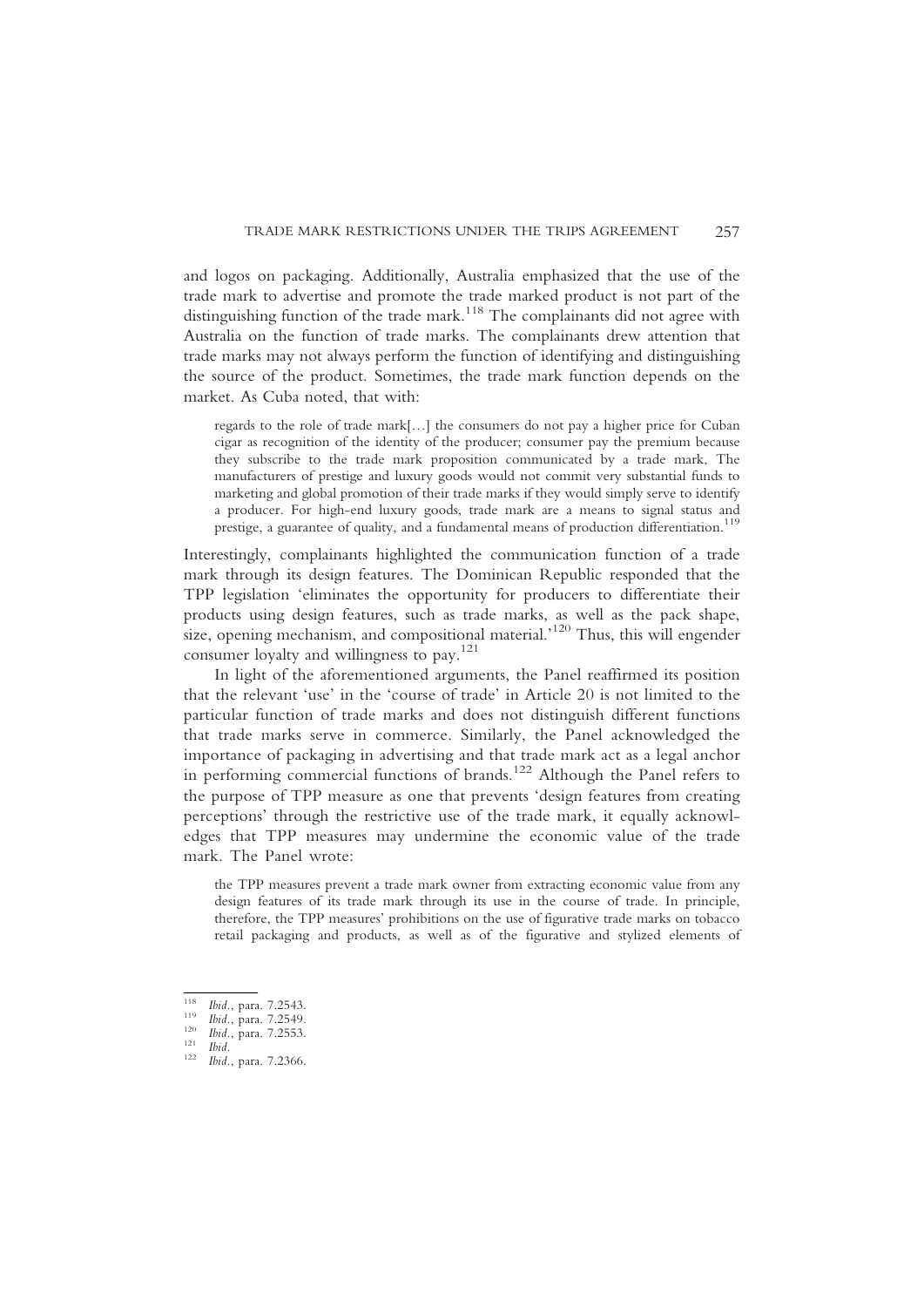composite and word marks, are far-reaching in terms of the trade mark owner's expected possibilities to extract economic value from the use of such features.<sup>123</sup>

Subsequently, the Panel acknowledged that the practical implications of such a prohibition were mitigated by the fact that the TPP measure does not restrict tobacco companies from using trade marks, including brand and variant names to perform a distinguishing function.<sup>124</sup> The Panel also emphasized that the complainants failed to demonstrate that the TPP measures affected consumers' ability to distinguish tobacco products from one undertaking from those of other undertakings.125 Moreover, the Panel also took note of section 28 of TPP Act, which aimed to preserve a trade mark owner's ability to protect a trade mark and the Act allows the Government to remedy any unintended interaction between the TPP and Trade Marks Act of Australia.<sup>126</sup>

# B. Second factor

Regarding the second factor, Australia demonstrated through statistical data that tobacco caused the loss of life and has a negative impact on non-smokers exposed to second-hand smoke, globally and in Australia. Australia highlighted the impact of nicotine addiction by showing that 95% of those engaged in tobacco consumption have difficulties quitting.<sup>127</sup> Complainants did not dispute the effects of tobacco consumption and legitimate rights of WTO members to take effective public health measures, but in doing so, complainants took the view that a Member cannot disregard multilateral commitments and depart from decades' long principles of trade mark protection and intellectual property.<sup>128</sup>

The Panel acknowledged that the parties are in agreement regarding the importance of public health as a policy concern. The Panel reaffirmed that preservation of human life and health as a value is both vital and important in the highest degree<sup>129</sup> and conceded that Australia's TPP measures are aligned with Australia's objective of improving public health. In the words of the Panel:

it is undisputed that the grounds on which the special requirements on the use of trade marks in the course of trade under the TPP measures are applied address an exceptionally grave domestic and global health problem involving a high level of preventable morbidity and mortality. The fact that these special requirements, as part of the overall TPP measures and in combination with other tobacco-control measures maintained by Australia, are capable of contributing, and do in fact contribute, to Australia' objective of improving public health by reducing the use of, and exposure to, tobacco products, suggests that the

<sup>123</sup> Ibid., para. 7.2570.<br>
125 Ibid., para. 7.2570.<br>
126 Ibid., para. 7.2574.<br>
127 Ibid., para. 7.2577.<br>
128 Ibid., paras7.2582 and 7.2585 read together.<br>
129 Ibid., para. 7.2587.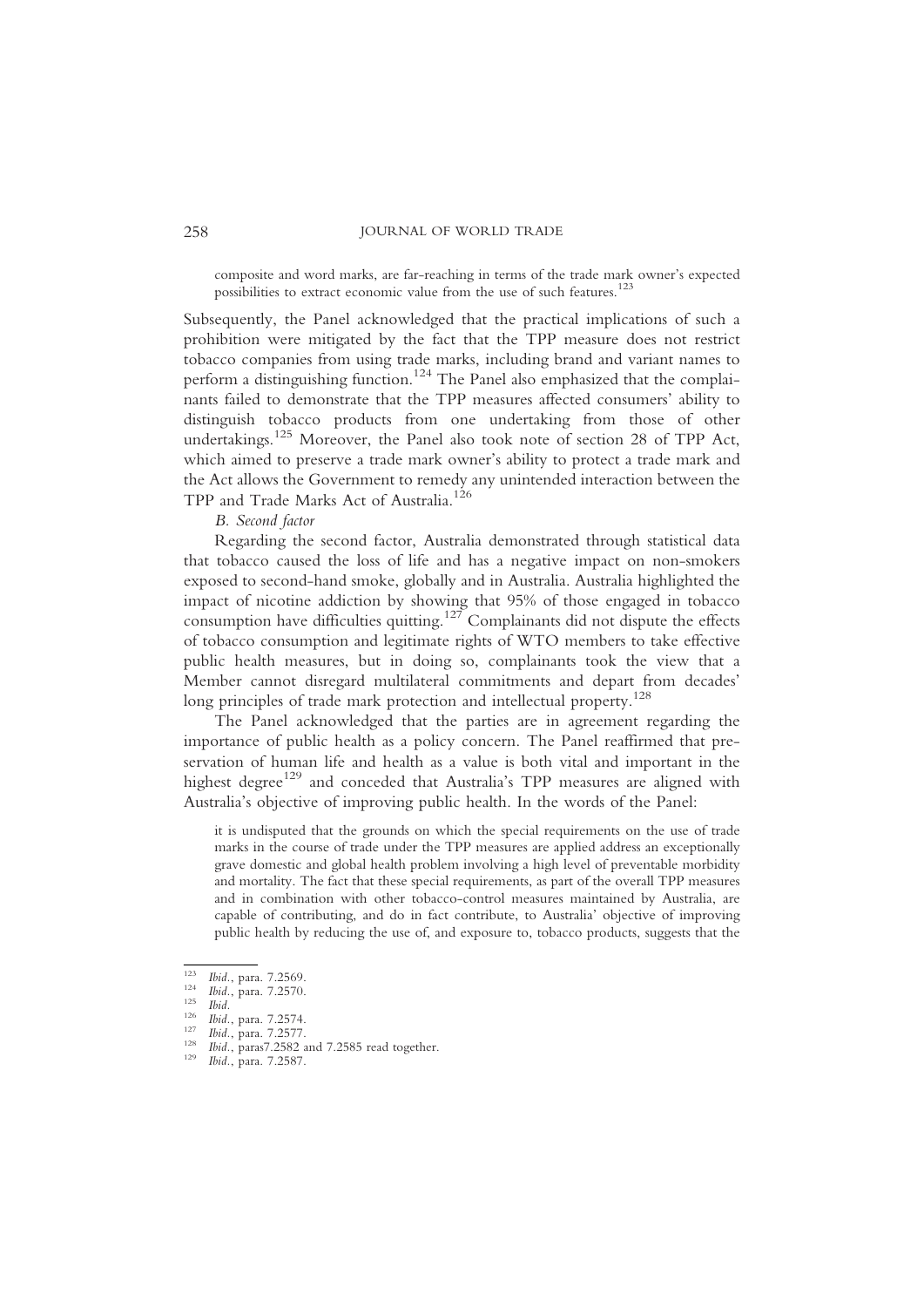reasons for which these special requirements are applied provide sufficient support for the application of the resulting encumbrances on the use of trade marks. $130$ 

The Panel gave weight to the public health objectives of Australia's TPP Act and held that the complainants were not able to demonstrate that Australia has acted beyond the latitude available to them under Article 20; that sufficiently provides policy space to protect public health. Additionally, the Panel appreciated Australia for being the first country to implement such a measure in pursuance of FCTC guidelines and conclude that Australia's objective of improving public health is enough to support the special requirement, resulting encumbrances on the use of trade marks.<sup>131</sup>

C. Third Factor

Third, to determine if a special requirement results in an 'unjustifiable' encumbrance, Honduras suggested the Panel to form a balanced interpretation by taking into account two factors: (1) the right of the state to regulate to achieve a legitimate objective; (2) the obligation of Members to fulfill the level of intellectual property protection required under the TRIPS. Thus, Honduras submitted to the Panel that it should follow the 'necessity' test under Article XX of the GATT 1994, Article XIV of the GATS and Article 2.2 of the TBT Agreement. Additionally, suggested borrowing the essence of necessity through exceptions provided in Article 17 of TRIPS.

Australia accused the complainants of rewriting Article 20 and argued that 'necessity' and 'trade restrictiveness' cannot be borrowed from exceptions provided in Article 17 of TRIPS; this is because both Articles 17 and 20 address different topics. Moreover, Article 20 is not a general exception to rights; therefore, the 'legitimate interest of the owners of the trade mark' is not relevant to Article 20. This suggests that that 'drafters of TRIPS Agreement did not consider this to be a relevant or necessary requirement in the case of measures that impose an encumbrance upon the use of a trade mark'. <sup>132</sup> In response to complainant's argument that 'interest in use' and 'the importance of use' are facets of the right to use, Australia questioned the 'interest' that the TRIPS Agreement seeks to protect.<sup>133</sup> Australia pointed out that TRIPS ensures that Members attain a minimum intellectual property (IP) standard, and defines rights in terms of rights of exclusion, but does not refer to any right to use.134 Australia concluded that the use of IP is not a primary concern of the TRIPS Agreement. In the opinion of Australia:

130 Ibid., para. 7.2592.<br>
131 Ibid., para. 7.2604.<br>
132 Ibid., para. 7.2339.<br>
133 Ibid., para. 7.2340.<br>
134 Ibid., para. 7.2341.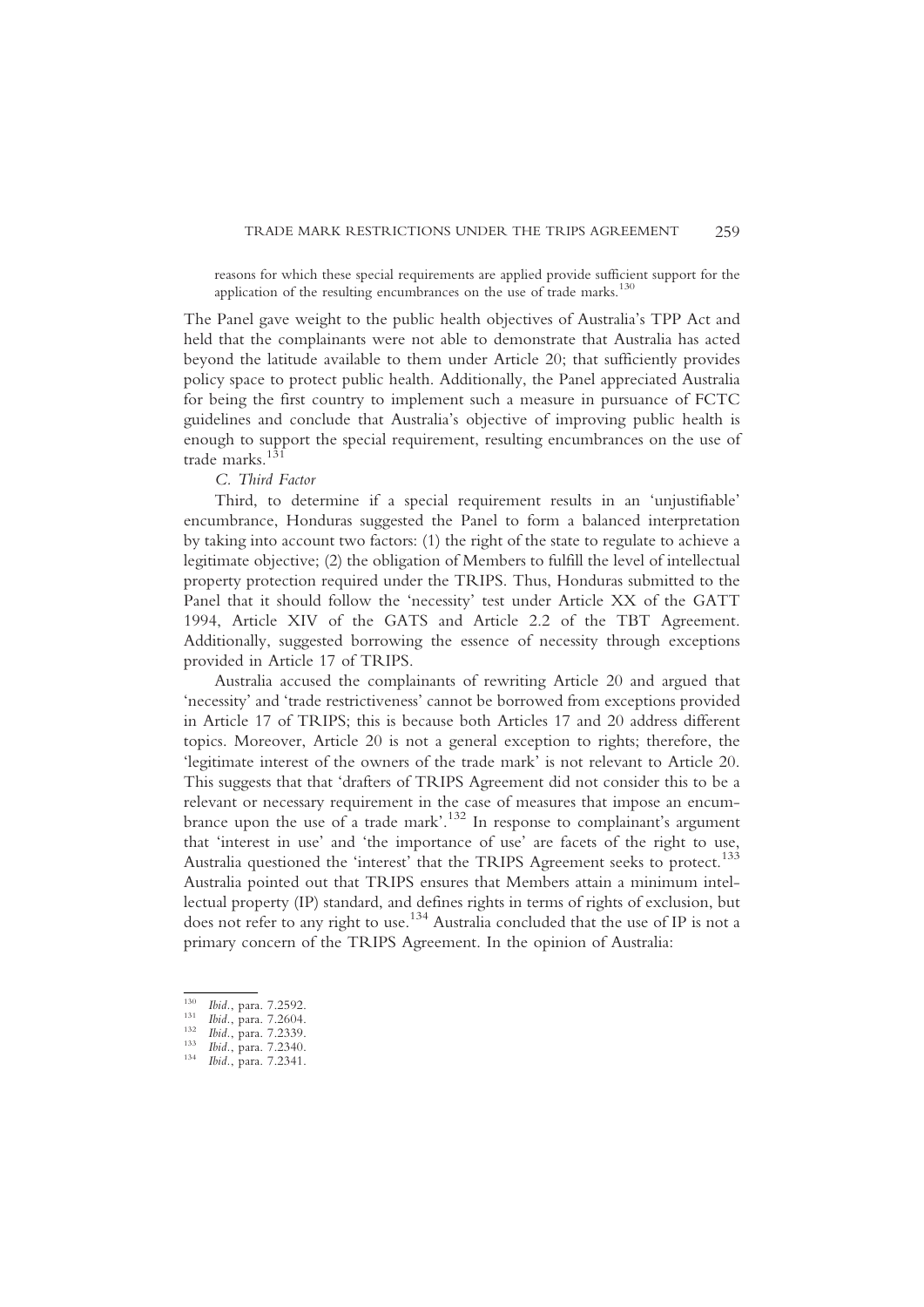[t]he complainant's theological observations concerning an 'interest in use' and 'importance of use' would apply to all forms of IP covered by the TRIPS … .[But] does not grant right with respect to use of IP. The use of other forms of IP is at least equally important to allowing those forms of IP to 'fulfil their basic function'. Moreover, the owners of other forms of IP have at least an equally legitimate 'interest' in the use of that IP. Nevertheless, the TRIPS Agreement imposes no constraints on how Members may regulate the use of other forms of IP. This confirms that the use of IP, of any type, is not a primary concern of the TRIPS Agreement and is a matter that the Agreement leaves almost entirely unconstrained.<sup>135</sup>

Australia urged the Panel to interpret the term 'unjustifiably' in light of the object and purpose of the TRIPS Agreement and referred to a scholar, which positioned that 'the fundamental and overall thrust of the TRIPS Agreement is about the protection of intellectual property rights, not about the freedom to exploit them in trade'.<sup>136</sup> Australia referred to Article 8 and Doha Declaration<sup>137</sup> to argue that the TRIPS retains policy space for Member to pursue in furtherance of public policy objectives.138 Therefore, the TPP measures fall within the public policy objectives of Australia.

The Panel was inclined towards Australia's position and confirmed that the TPP measures was based on 'degree of latitude' provided by Article 20 which allows Members to choose steps to address public objectives, even though such steps may have an impact on the use of trade marks in the course of trade, as long as reasons support any resulting encumbrance.<sup>139</sup> Thus, the Panel was satisfied with Australia acting within the regulatory space provided by the TRIPS, read with Doha Declaration, and because the TPP measures were driven to protect public health in Australia.

#### 4 CONCLUDING THOUGHTS

The Panel Reports clarifies that TRIPS trade mark provisions do not come in conflict with tobacco plain packaging legislation. However, the Panel Reports does lead to some interesting question that requires further attention. Few of them are discussed below:

<sup>&</sup>lt;sup>135</sup> Ibid., paras 7.2342 and 7.2343 read together.<br><sup>136</sup> Ibid., para. 7.2344 (referring to Nuno Pires Carvalho, *The TRIPS Regime of Trademarks and Design* 348<br>(Kluwer 2014)).

<sup>&</sup>lt;sup>137</sup> Declaration on the TRIPS Agreement and Public Heath (WT/MIN(o1)) Dec/2 (14 Nov. 2001) (hereafter Doha Declaration).

<sup>(</sup>hereafter Doha Declaration). <sup>138</sup> Australia-Tobacco Plain Packaging, supra n. 1, paras 7.2346 and 7.2347 read together. <sup>139</sup> Ibid., para. 7.2598.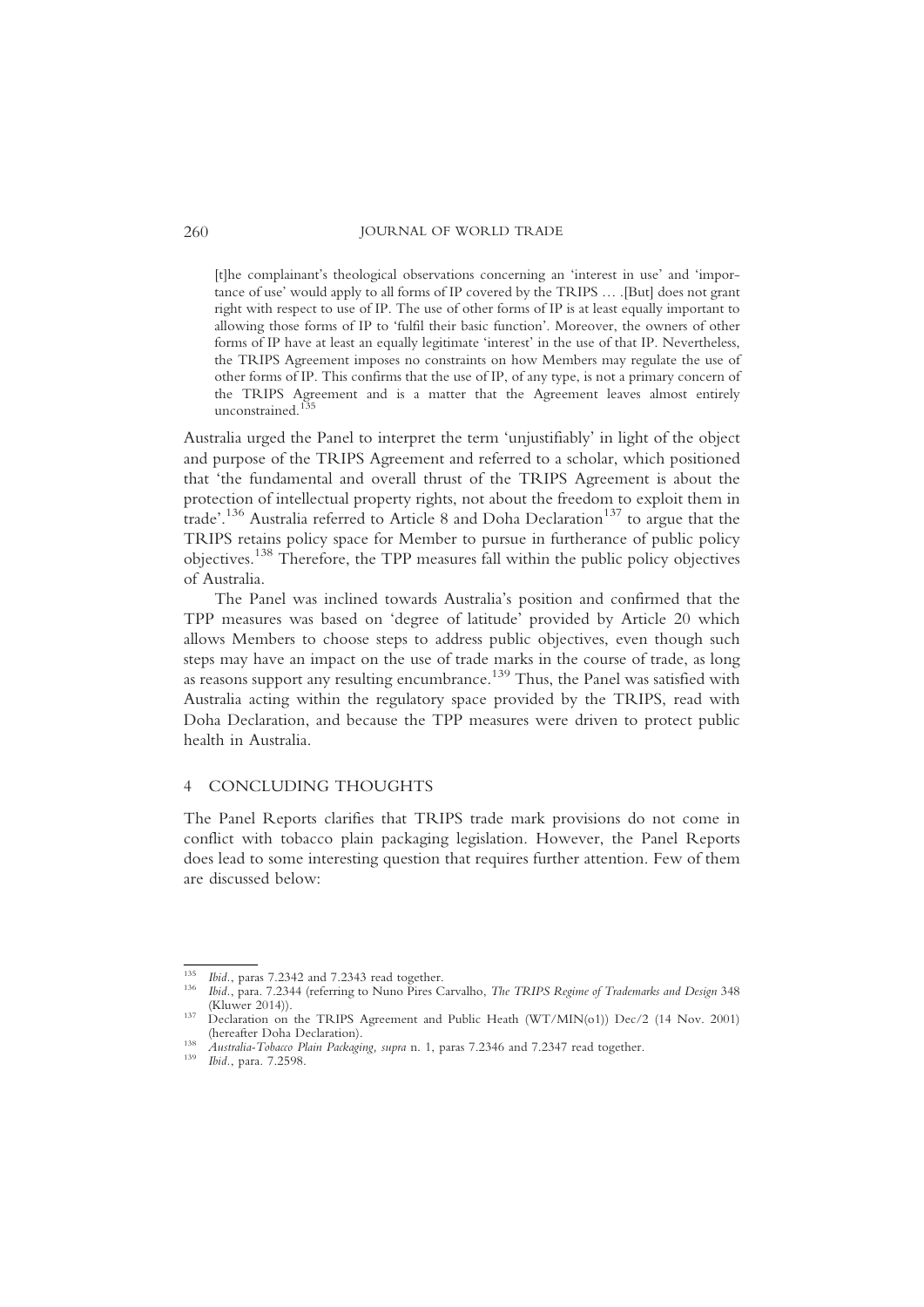#### 4.1. DOES TRIPS ENSURES MINIMUM PRIVATE RIGHTS?

From the industry's point of view, the fundamental question is whether the TRIPS Agreement ensures minimum private rights to the IP holder. In this line, complainants argued that TRIPS should ensure the minimum right to use a trade mark. Nevertheless, their view did not receive the support from the WTO Panel. The International Trade Mark Association (INTA) disagreed with the findings of the Panel. In its amicus curiae brief submitted to the WTO Appellate Body, pointed out that the denial of the ability to use trade marks on any products must be viewed as a denial of private property rights under the TRIPS.<sup>140</sup> The INTA is not satisfied with the Panel ignoring the preamble while interpreting TRIPS provisions. The INTA's Brief argues that the Panel has 'divert[ed] from the central goals of TRIPS<sup>141</sup> which recognize IP as private rights. The INTA Brief reads, as 'any encumbrance must be viewed from the perspective of the private rights of trade mark owners, not the rights of State'.<sup>142</sup> In other words, INTA Brief is asserting that state signing an international agreement, such as GATT and TRIPS 'have relinquish[ed] certain of their powers to control private transactions within the global marketplace'. <sup>143</sup> Moreover, if a minimum use of trade marks does not fall under private rights, then what is the nature of private rights that TRIPS addressing? It is true that the TRIPS preamble refers to private rights, but it also recognizes the underlying public policy objectives of national systems for the protection of intellectual property. The careful reading of the preamble, which discusses public policy objectives and private rights, reflects the need for 'balance' in the system. But what kind of balance? Do private rights always mean the right to exclude others? What do private rights mean to a country that does not have a sound and viable technological base? Isn't the goal of granting an IP in the form of a private right to entrepreneur, inventor or creator is to promote public goods, encourage innovation, creativity, foster progress in sciences and technology. Of course, the answer to these questions is affirmative, so what do private rights mean, if one cannot have the minimum use of a trade mark? This so-called 'private rights' serve what objective? If it serves a social objective, then what exactly is this social

<sup>140</sup> Brief of Amicus Curiae, International Trademark Association in Support of the Complainant, submitted to the Appellate Body of Dispute Settlement of Panel of the World Trade Organization in Cases WT/DS435/R & WT/DS441/R of Australia-Measures Concerning Trademarks and Other Plain Packaging Requirements Applicable to Tobacco Products and Packaging (hereafter INTA Brief) at 9, https://www.inta.org/Advocacy/Documents/2019/INTA%20Brief%20WTO%20Appellate% 20Body%20Cases%20WT.DS435.R\_WT.DS441.R.pdf (accessed 11 June 2019).<br>
<sup>141</sup> Ibid., para. 24.<br>
<sup>142</sup> Ibid.<br>
<sup>143</sup> Ibid.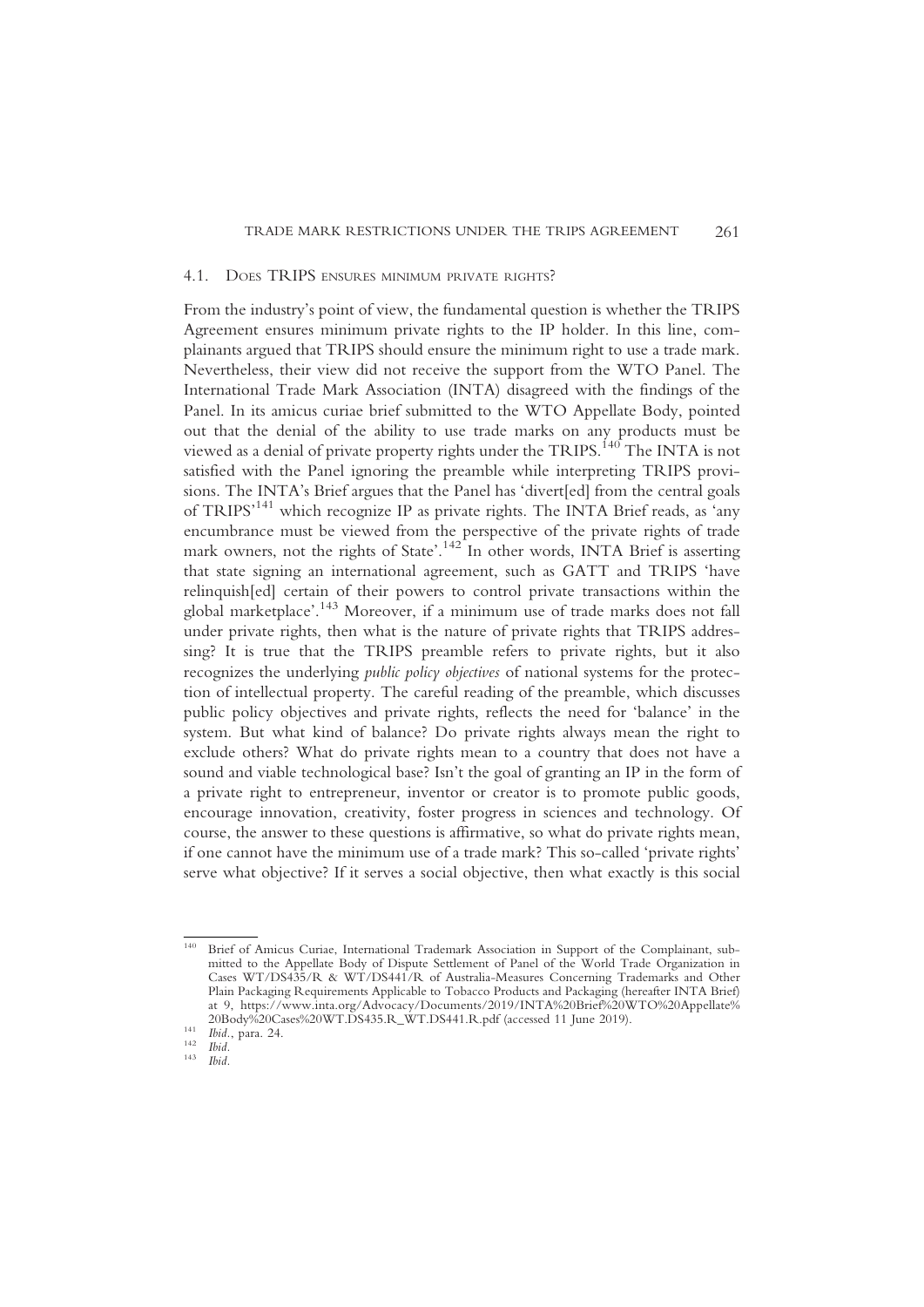objective? These are questions that have been discussed and perhaps may require revisiting.

### 4.2 RELEVANCE OF ARTICLES 7 AND 8 OF THE TRIPS

The Panel Reports reaffirmed that Articles 7 and 8 of TRIPS are the balancing tools for interpreting the TRIPS provisions.<sup>144</sup> If one reads Articles 7 and 8 together, it is clear that private rights referred to in the TRIPS are of its own kind. The term does not reflect 'private' in a literal sense, but rather performs social objectives. The term may preferably be understood as the 'social objectives of private rights'. Similarly, the Panel Report give importance to paragraph 5 of the Doha Declaration on the TRIPS Agreement and Public health<sup>145</sup> as a 'subsequent agreement' with respect to the TRIPS Agreement<sup>146</sup> under Article 31.3(a) of the Vienna Convention of the Law of Treaties.<sup>147</sup> However, Honduras, in its notice of appeal, finds that 'the Panel errs in law in its analysis' by finding that the Doha Declaration constitutes a subsequent agreement under the Vienna Convention.<sup>148</sup> It will be interesting to see how the Appellate Body addresses this issue but it is disappointing that the Panel provides very limited analysis on Articles 7 and 8 of TRIPS. Indubitably, the Panel reaffirmed the importance of these Articles, but against the context of the Doha Round.<sup>149</sup> it would have been wise to deliver substantial observation on Articles 7 and 8 of TRIPS.

# 4.3 ARTICLE 20 OF TRIPS: DOES 'WEIGHING AND BALANCING' ANALYSIS OFFER MORE THAN A CASE-BY-CASE BASIS?

The Panel adopted a case by case approach to analyse Article 20 of TRIPS. In relation to the use of the word 'unjustifiably' in Article 20, Honduras suggested that 'weighing and balancing' between competing concerns should be used as a tool to arrive at an appropriate interpretation.<sup>150</sup> It is true that the language of Article 20 of the TRIPS is different from Article XX of the GATT.

<sup>&</sup>lt;sup>144</sup> Arts 7 and 8 refer to the objectives and principles of the TRIPS Agreement.<br><sup>145</sup> Doha Declaration, *supra* n. 137, para. 5(a) 'in applying the customary rules of interpretation of public international law, each provision of the TRIPS Agreement shall be read in the light of the object and<br>purpose of the Agreement as expressed, in particular, in its objectives and principles'.<br> $\frac{146}{4}$  dustralia Tchases P

Australia-Tobacco Plain Packaging, supra n. 1, para. 7.2409.<br><sup>147</sup> VCLT, 23 May 1969, 1115 U.N.T.S. 331(entered into force 27 Jan. 1980) Art. 31.3(a): 'any subsequent agreement between the parties regarding the interpretation of the treaty or the application of its provisions'.

of its provisions.<br>
148 Notice of an Appeal, *supra* n. 13, s. I, 2.<br>
149 See Antoine Martin & Bryan Mercurio, *Doha Dead and Buried in Nairobi: Lessons for the WTO*, 16(1) J.<br>
11 Int'l Trade L. & Pol'y 49 (2017).

<sup>&</sup>lt;sup>150</sup> Australia-Tobacco Plain Packaging, supra n. 1, para. 7.2306.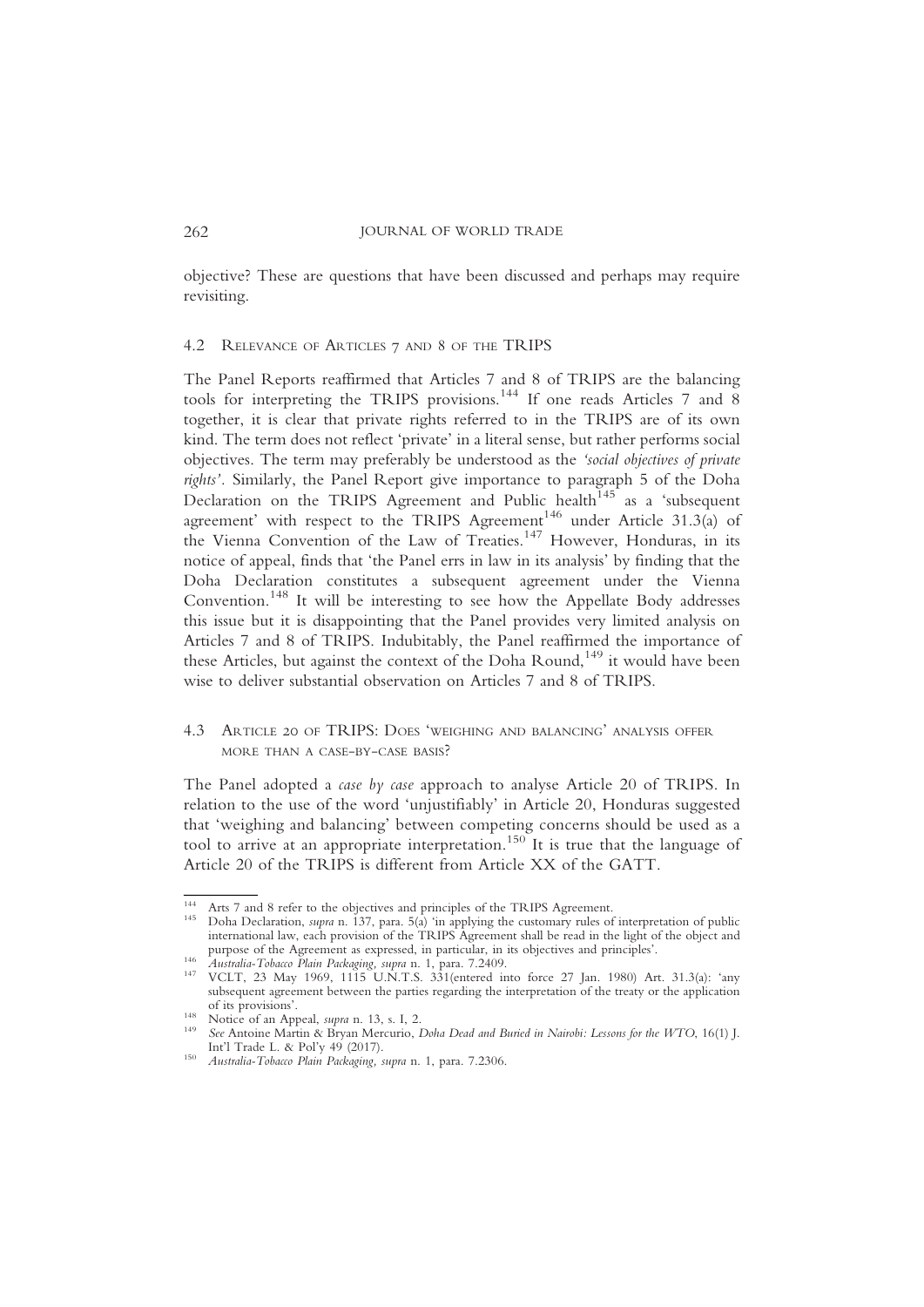In the absence of the term 'necessary' in Article 20, the Panel did not adopt 'weighing and balancing' approach. However, the fundamental question is whether the approach of 'weighing and balancing' truly offers a better interpretation of Article 20? This is debatable.

An alternative view would be that the 'weighing and balancing' approach could offer more to Article 20. The issue before the Panel was to assess the tobacco plain packaging measure, which ideally is a policy measure adopted by the state to reduce tobacco consumption. One may argue that there is scientific evidence to demonstrate that tobacco consumption is bad for health and more or less the WHO FCTC is considered as an evidence-based policy recommendation.<sup>151</sup> There may be other areas such as alcohol, fatty food products where the state would like to adopt similar plain packaging. In such cases, adopting the 'weighing and balancing approach' to interpret 'unjustifiably' and 'encumbrance' under Article 20 could offer a better result. Simply because there is no scientific evidence to show that plain packaging on potential products such as alcohol and fatty food will reduce the consumption of such products. To adopt a measure like plain packaging that undermines the right of the trade mark holder to exercise minimum right to use, a strong case needs to be made. Therefore, to plain package these products, it is relevant to provide scientific evidence to showcase the impacts of these products on health and if plain packaging as a measure would reduce consumptions of such products. In general, the 'weighing and balancing' approach allows us to consider several factors such as societal interest, values at stake, and the contribution of the measures to the objective of the policy; therefore, it may serve better than a case by case approach. Though the Panel did not borrow jurisprudence of Article 2.2 of TBT to the relevant trade marks provision of the TRIPS, it did clarify that as a matter of principle one should not assume that any measure affecting the use of IP covered by the TRIPS Agreement, could also not be covered by the TBT Agreement.<sup>152</sup> The Panel is of the opinion that both the TRIPS and the TBT Agreements could be applied 'concurrently and cumulatively' to several aspects of the same measures<sup>153</sup> and view that the obligations under Article 2.2 of the TBT Agreement and Article 20 of the TRIPS Agreement are 'not in substantive contradiction or mutually exclusive'. <sup>154</sup> This indicates that there are possibilities of WTO Panel to read the TRIPS provision in relation to the

<sup>&</sup>lt;sup>151</sup> In *Philip Morris v. Uruguay*, the tribunal acknowledged that the WHO guidelines are 'evidence-based' that means, Member States does not need to perform additional studies to support the public health consideration of tobacco plain packaging measures'. See Upreti, *supra* n. 5.

consideration of tobacco plain packaging, supra n. 1, para. 7.80.<br>
<sup>152</sup> Australia-Tobacco Plain Packaging, supra n. 1, para. 7.80.<br>
<sup>154</sup> Ibid., para. 7.96.